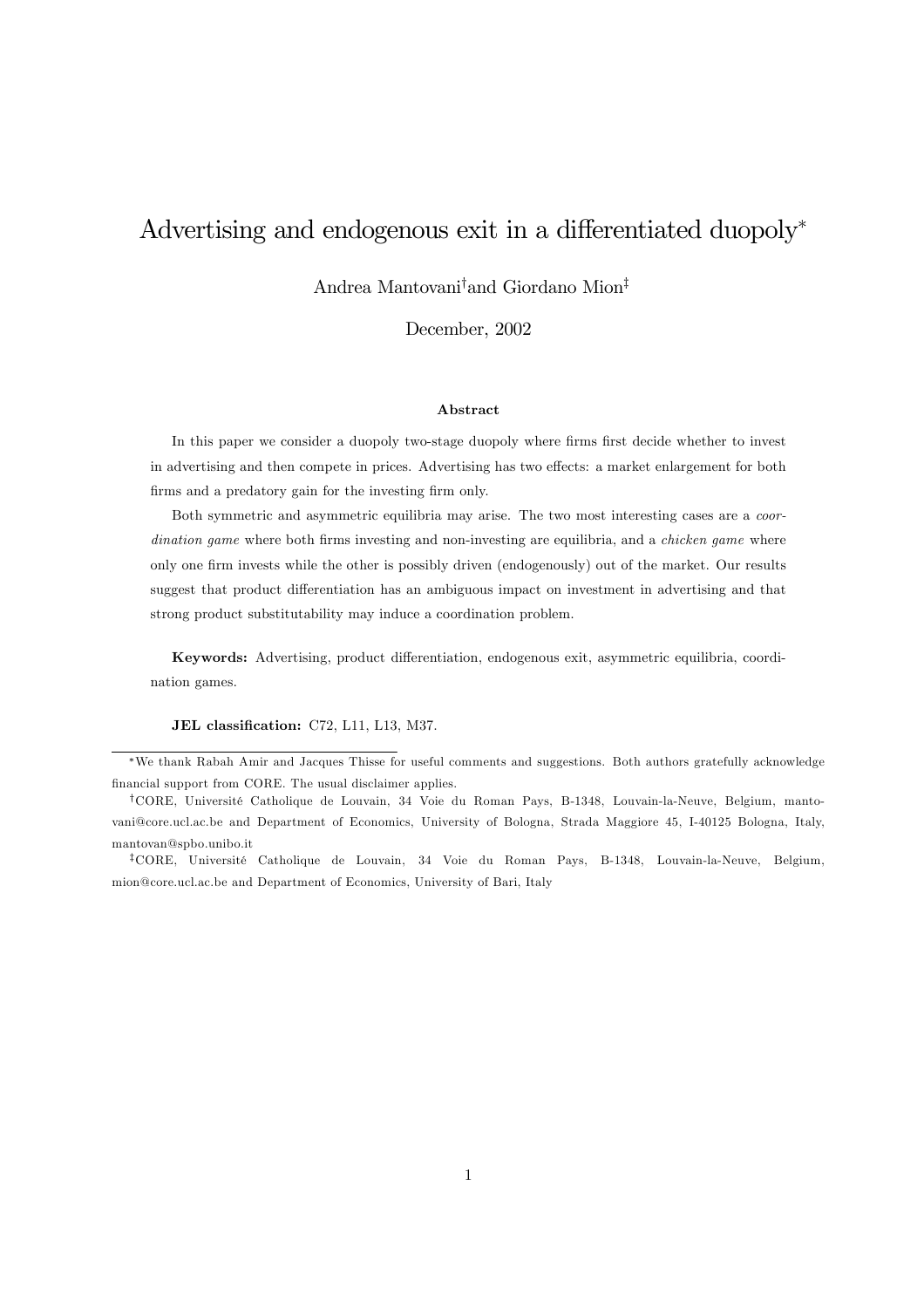# 1 Introduction

The role of advertising in the competition among firms has always represented an interesting issue. Advertising has been studied following different aspects of its nature. Advertising can be informative, given that it provides informations to consumers about the potential quality of a brand. Furthermore, by advertising, a firm reveals the features of its product and this tends to increase product differentiation. As Kaldor acknowledged:

Advertising is a method of differentiating, in the eyes of the consumer, the products of one firm from those of its competitor; it is a method, therefore, of reducing the scope and effectiveness of price-competition by attaching a strong element of "goodwill" to each firm (Kaldor, 1950, p.14).

But advertising is also persuasive, given that the investing firm could aim at convincing the consumer that what he really wants is its particular variety. The dual role of advertising becomes then evident. On the one hand, advertising acts to shift firms' demand curves; while on the other hand, it makes a good more differentiated from the one produced by rivals. The study of this tension will be one of the main subject of this paper.

The economic literature has initially dealt with the negative impact of advertising with respect to welfare considerations. Advertising has in fact been considered as socially harmful. Kaldor (1950) himself recognized that advertising could have a "manipulative" effect that reduces competition by convincing consumers that two identical products are differentiated. On the other hand, Nelson (1970) and Demsetz (1979) acknowledged the beneficial function of advertising when it conveys the right information to consumers, whose searching costs then tend to decline.

Moreover, advertising could give rise to barriers to entry for newcomers that would need to spend a substantial amount of money to overcome the reputation of the incumbents. Many authors focused on the issue of strategic advertising as an instrument to deter entry (Bagwell and Ramey, 1988 and 1990). Schmalensee (1983) considered a duopoly two-stage Cournot model where an initial investment in advertising was able to deter the entry of new rivals. More recently, Ishigaki (2000) found that Schmalensee's results did not hold in a similar Bertrand setting.

In our study of advertising we will be particularly concerned with two aspects: first, we analyze the impact of advertising in the enlargement of a market for a 'non well-known' product; second, we explicitly deal with the predatory interaction that could characterize advertising games.

The first consideration comes from the fact that consumers might not be fully aware of the presence of certain types of products in the market. This is especially true for products belonging to the hi-tech sector. A firm that develops a 'novelty' must invest resources to explain which kind of product has become available. The creation of a new market, or the enlargement of an existing one, could represent nonetheless an advantage for a potential rival, which would benefit from an information spill-over that shifts the demand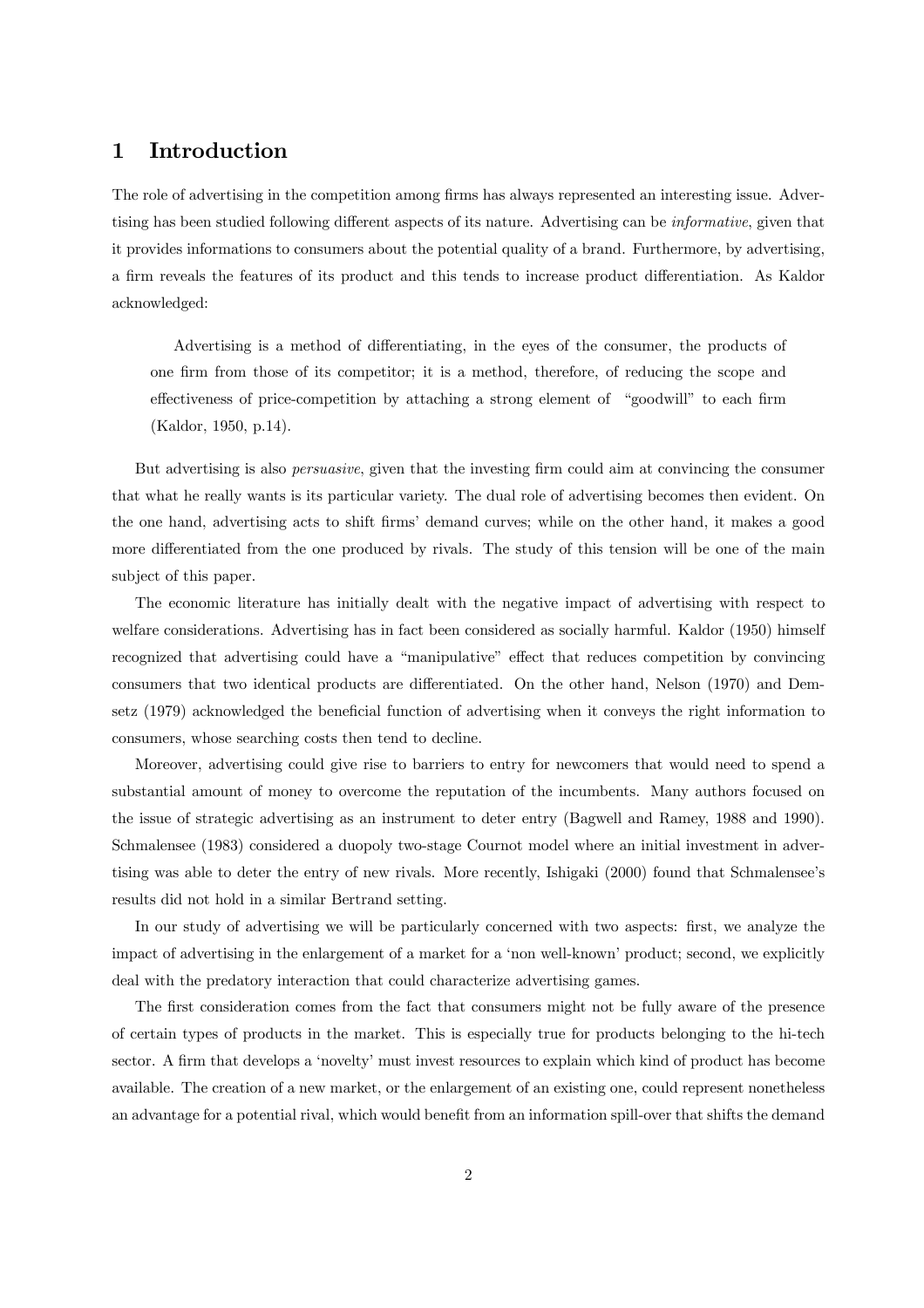curve upward for all those kinds of goods. In the literature this has been often referred to as cooperative advertising (Friedman, 1983; Martin, 1993, ch. 6), even if firms do not necessarily cooperate in the profit maximization stage. The issue of advertising that increases the size of the market has been analyzed also in a dynamic setting (see Jorgensen, 1982 and Dockner et al., 2000, ch.11 for exhaustive surveys). Cellini and Lambertini (2002) consider a differential oligopoly game with differentiated goods where firms compete  $\dot{a}$ la Cournot in the market phase and may finance advertising to enlarge their market shares. Furthermore, each firm's advertising effort produces a positive spill-over for the rival in terms of market enlargement.

The second consideration mentioned above refers to the conventional view that advertising also creates "brand loyalty" and "goodwill" that sticks to a determined brand. In particular, we focus on the predatory nature of advertising (Friedman, 1983; Martin, 1993, ch. 6). In fact, by engaging in advertising, a firm increases its own demand while at the same time it reduces the demand of the rival. An example is given by the use of comparative advertising, through which a firm compare the characteristics of its product with those of the competitors.<sup>1</sup> Crucially, and that is why we decided to deal with price competition and product differentiation, this is more likely to happen the higher the substitutability among the products. The degree of differentiation on the product market has a direct impact on advertising decisions, and this interaction could not be properly modeled in the standard quantity competition framework. Grossman and Shapiro (1984), for example, considered a differentiation duopoly model with price competition and showed that advertising is positively related to the degree of product differentiation. Other models dealing with such a relationship can be found in Butters (1977), Wolinsky (1984) and Von der Fehr and Stevik (1998).

As a consequence, in our analysis an investment in advertising will have two effects, that we will denote as a "market enlargement effect" and a "predatory effect".2 The former captures the expansion of the market and represents an advantage for every operating firm, while the latter accounts for the individual incentive for each single firm to spend resources on advertising. As we will see, the relative strength of these two components will determine which outcome represent an equilibrium. Depending on the parameter values, both symmetric and asymmetric equilibria may possibly arise. Among them, two outcomes are of particular interest: a coordination game in which both investing and non-investing are simultaneously equilibria; a *chicken game* in which only one firm invests in equilibrium with the second one possibly driven (endogenously) out of the market. Furthermore, we will also provide some insight about the Pareto optimality (from firms' standpoint) of market outcomes that will enable us to identify prisoner dilemma situations. Particular attention will be paid to the role of product differentiation in determining the equilibrium level of advertising, as well as to shed some light on the problem of coordination.

This paper is organized as follows. In the following section we will introduce the analytic features of the model. Section 3 analyzes the second stage price game while in Section 4 we solve (backward) the first

<sup>&</sup>lt;sup>1</sup>The use of comparative advertising progressively increased both in the United States and, more recently, also in the European Union. According to Muehling et al. (1990), in the United States around 40% of all advertising is comparative.

<sup>2</sup>For an alternative (dynamic) framework in which advertising is both cooperative and predatory, see Piga (1998).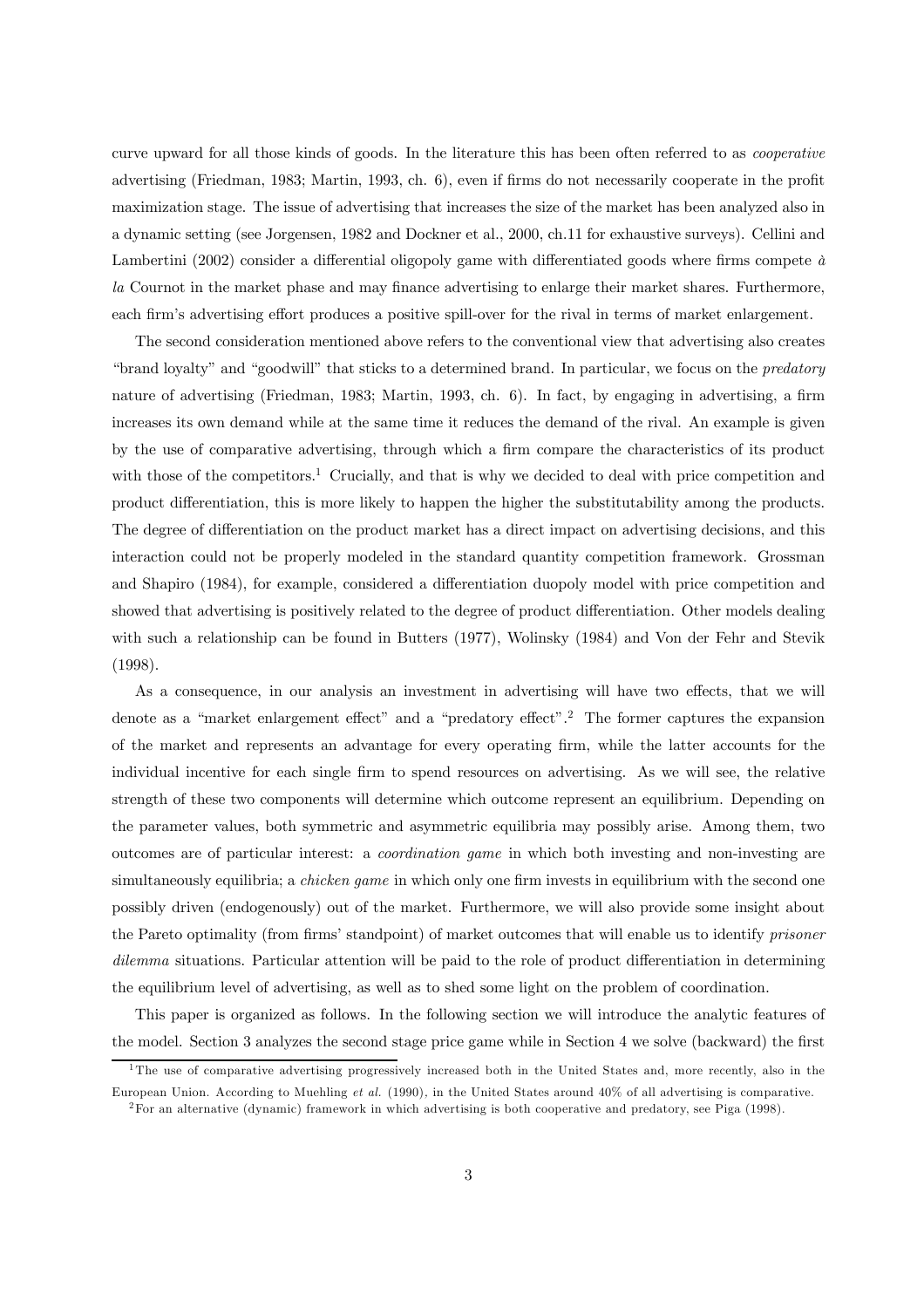stage advertising game. Section 5 provides a complete characterization of the equilibria of the game in terms of parameters and then turns to their economic interpretation. Section 6 finally provides conclusions and directions for further research.

# 2 The Model

Consider an industry composed of two symmetric firms that produce a differentiated good. They are engaged in the following two-stage game. In the first stage, each firm decides whether to devote resources to advertising or not, while in the second stage they compete in prices. In particular, firms can only decide to advertise or not, while the strategy set of each firm for the second stage price game is the entire  $\Re^+$ .<sup>3</sup>

Marginal costs are supposed to be zero and there are no fixed costs in production. When a firm engages in advertising it modifies its own demand, as well as that of its rival, while incurring a fixed cost that we normalize to one. We restrict our attention to subgame perfect Nash equilibria.

The demand structure turns out to be extremely important in our analysis. As we want to deal with both product differentiation and price competition, a natural starting point is the linear demand function:<sup>4</sup>

$$
q_i = a - bp_i + c(p_{-i} - p_i) = a - (b + c)p_i + cp_{-i}
$$
\n(1)

The parameter a stands the market size, while b is meant to represent the surplus of the own price over the cross price effect. The parameter c is an (inverse) measure of product differentiation; the higher c, the higher the substitutability between the products, given the stronger impact of a price difference.

As we mentioned in the introduction, the kind of advertising we are interested in is such that demand curves shift outward (informative advertising), thus enlarging the market for that product. Suppose that a new kind of product becomes available, or that such product is not very well-known. When a firm advertises its own good, it provides also general information about that kind of product. This turns out to be beneficial also for a potential rival that produces a similar good. A good example can be traced in the DVD market expansion boosted by Sony's massive advertising campaign. This positive spill-over, that we call "market enlargement effect", gives then an advantage to all firms as sellers of that type of product, and could be modeled with a symmetric shift of the parameter a in the demand function of our two firms.

On the other hand, by advertising, each firm also creates "brand loyalty" and "goodwill" for its own product, thus drawing consumers away from rivals. This leads to a kind of 'stealing' process that we call, coherently with the existing literature, "predatory effect". Crucially, the lower is the degree of product

 $3$ Clearly, it would be preferable to use a more sophisticated set of alternatives for advertising decisions. However, as many other forms of investment, advertising can have a discrete nature in the sense that it is sometimes more important to decide whether to invest or not rather than the exact amount to be spent on it. Furthermore, as we will see afterwards, our simple binary assumption will allow for a complete characterization of all possible equilibria of the game.

<sup>4</sup>The proposed linear demand function is consistent with utility maximizing consumers with quadratic utility functions (see Shubik and Levitan 1980).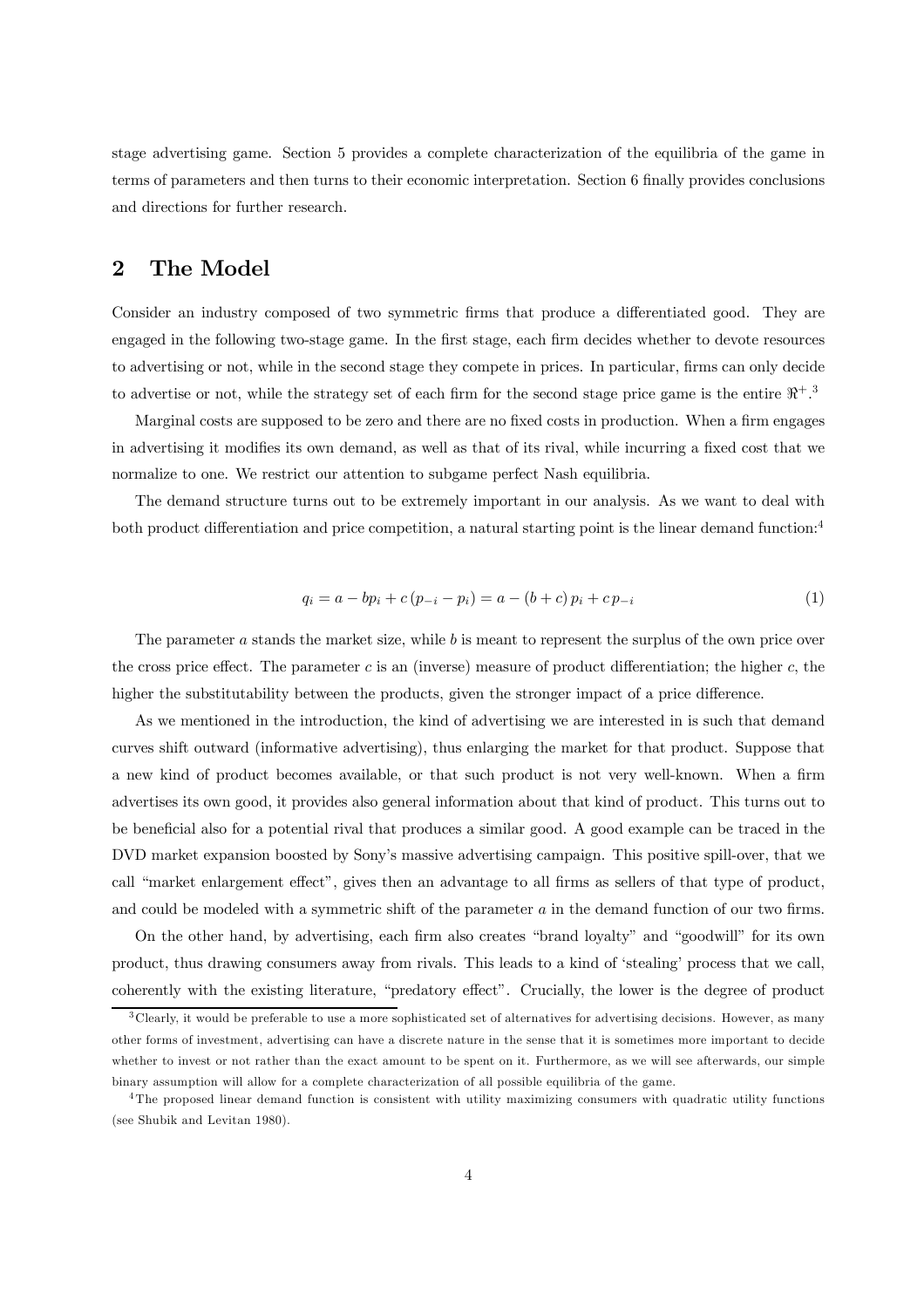differentiation (high values of c), the higher will be the impact of this second effect. In fact, as long as products are perceived as highly substitutes, firms have a strong incentive to attach an element of differentiation on their own good through advertising. In order to capture this "predatory effect", we make the hypothesis that a firm that does advertising receives a demand gain  $c\alpha$ , while imposing at the same time an equivalent demand cut  $-c\alpha$  on its rival.

Although our two firms are a priori identical, the game could have asymmetric equilibria. In particular, we have to deal with the possibility that firm i sets a price lower or equal to a limit price  $p_i^l$ , pushing the other firm (endogenously) out of the market. This clearly raises the problem of defining the demand received by the remaining firm. Starting from equation (1), the solution we adopt is to define demand in the limit pricing domain in such a way that continuity is preserved for all admissible price strategies. This leads to the following demand system:<sup>5</sup>

$$
q_i(p_i, p_{-i}, I_i, I_{-i}) = \begin{cases} \max \{a(I_i, I_{-i}) - b p_i + c [p_{-i} - p_i + \alpha_i(I_i) - \alpha_{-i}(I_{-i})], 0\}, & if \ p_i > p_i^l \\ \max \{2a(I_i, I_{-i}) - b p_i - b \varphi(p_i), 0\}, & if \ p_i \le p_i^l \end{cases}
$$
 (2)

where:

$$
I_i = \{0,1\} \;\; for \; i=1,2
$$

$$
a(I_i, I_{-i}) = a(I_i + I_{-i}) = \begin{cases} \frac{a}{a} & if I_i + I_{-i} = 0 \\ \frac{a}{a} + \gamma & if I_i + I_{-i} = 1 \\ \frac{a}{a} + 3\gamma/2 & if I_i + I_{-i} = 2 \end{cases}
$$

$$
\alpha_i = \begin{cases} 0 & if I_i = 0 \\ \alpha & if I_i = 1 \end{cases} \quad for \ i = 1, 2
$$

$$
\varphi(p_i) = \max \left\{ \frac{a(I_i + I_{-i}) + c[\alpha_{-i}(I_{-i}) - \alpha_i(I_i)]}{b + c} + \frac{c}{b + c} p_i, 0 \right\}
$$

### $\underline{a}, b, \alpha, \gamma, c > 0$

The binary variable  $I_i$  represents advertising strategies: firm i could either advertise  $(I_i = 1)$  or not  $(I_i = 0)$ . The "market enlargement" effect induced by advertising is captured by  $a(I_1, I_2)$  and depends upon total investment:  $I_1 + I_2$ . If no firm advertises, then  $a(I_1 + I_2)$  is stuck to a basic level  $\underline{a}$ . If only

<sup>&</sup>lt;sup>5</sup> See Appendix A.1 for further details. It is important to stress that the requirement of continuity for all admissible prices leads to a 'unique' definition of demand in the limit price domain.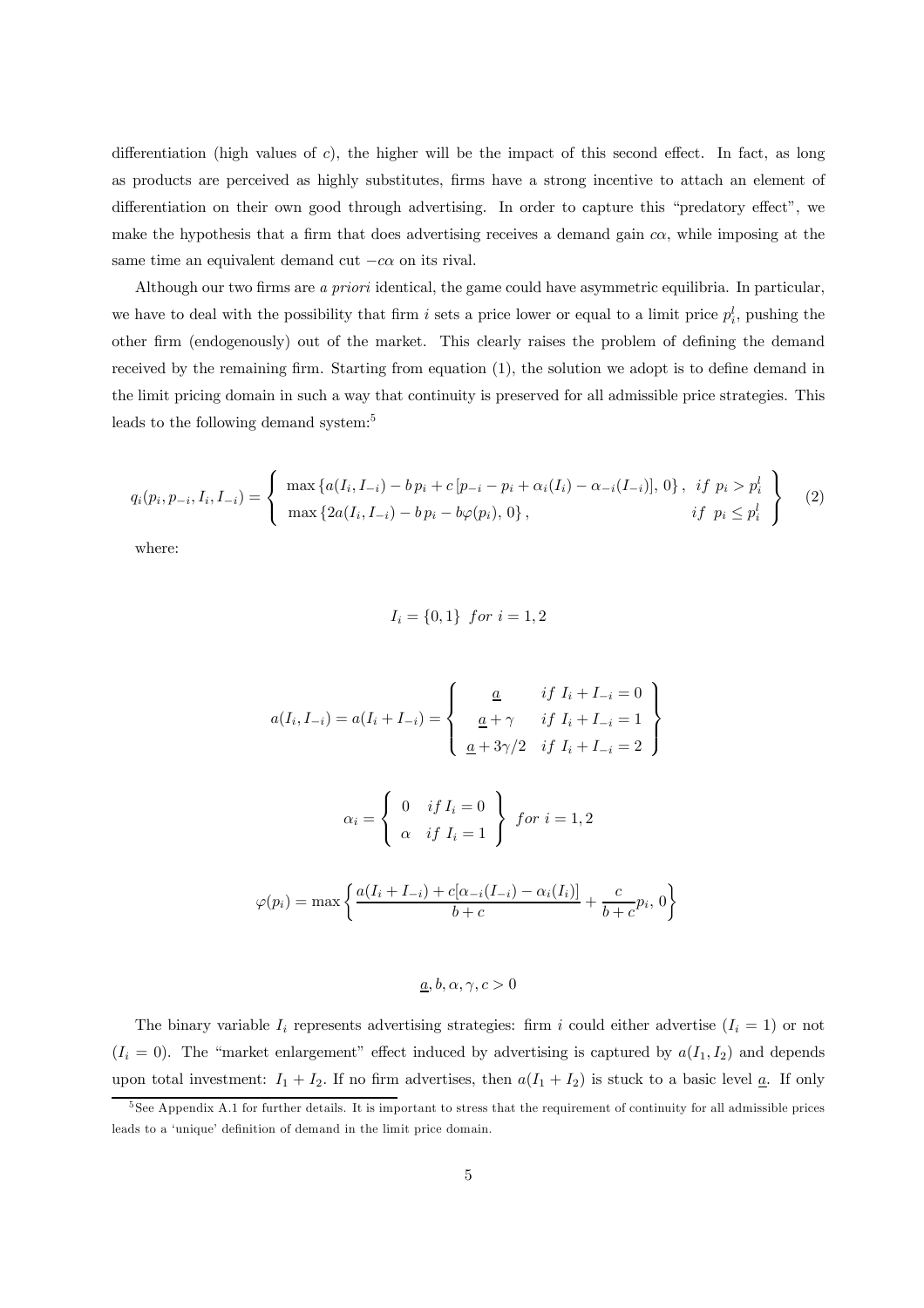

Figure 1: The demand function

one firm advertises, then  $a(I_1 + I_2)$  increases to  $\underline{a} + \gamma$ , while if the other does the same the new marginal increase is just  $(1/2)\gamma$ . This series of diminishing increments accounts for the fact that there cannot be unlimited expansion of the market.<sup>6</sup> The "predatory effect" is instead parameterized by  $\alpha_i$ , that could be either zero or  $\alpha$ . If only one firm advertises then, as long as the other one is actually on the market  $(p_i > p_i^l)$ , its demand increases by  $c\alpha$  while the demand of the rival decreases by the same amount. As argued in the previous section, the magnitude of the "predatory effect" is in fact positively related to product substitutability.

On the other hand, if prices and advertising strategies are such that only firm  $i$  makes positive sells  $(p_i \leq p_i^l)$ , its demand depends only on  $p_i$  in such a way that continuity in prices is guaranteed.

# 3 The second stage price game

In equilibrium, there can obviously be just two possibilities: either the two firms sell a positive amount of goods, or just one of them receives a positive demand while the other has a zero output. As we already pointed out, our demand system (2) is continuous for all  $p_1, p_2 \in [0, \infty)$  and it is clearly monotone decreasing (increasing) in each firm own (cross) price whenever a firm's demand is positive. Anyway, firstorder conditions alone do not suffice to characterize Nash Equilibria in the price game because demand functions have kinks. In fact, demands are just piece-wise linear in both own and cross price, and their slope changes in view of limit pricing. However, in Appendix A.1 we show that this change is "well-behaved" in the sense that the slope is lower (in absolute value) when only one firm sells on the market. Figure 1 shows the demand of firm i in case a positive limit price  $p_i^l$  exists.

This change in price responsiveness comes from the fact that, when both firms are active on the market,

<sup>&</sup>lt;sup>6</sup>In particular, we adopt the geometric series  $a(n) = \underline{a} + \sum_{i}^{n} \frac{1}{i} \gamma$ .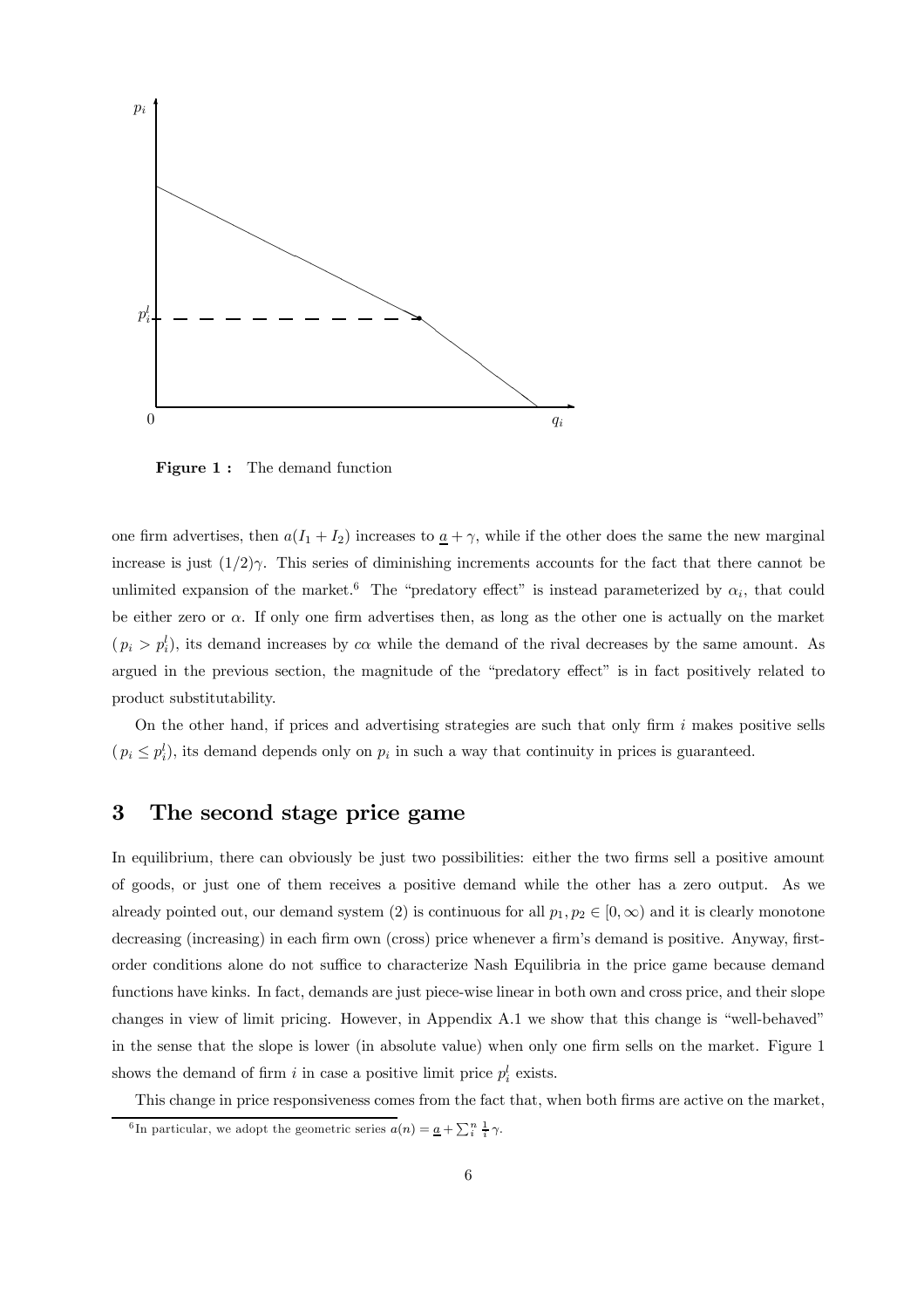

Figure 2: The profit function

a price reduction by one firm induces not only new customers to buy the product, but also usual clients of the rival to drift to the price-reducing firm. This has a very useful implication for firms' profit functions which, by linearity of demands and absence of variable costs, turn out to be strictly concave whenever quantities are positive. Therefore, we can state the following:

**Claim 1:** If a  $NE$  in the second stage price game with both firms making positive sells exists, then first-order conditions are necessary and sufficient to identify it.

In Figure 2 we represent an example of how the profit function of firm  $i$  looks like when a positive limit price  $p_i^l$  exists.

As we will see afterwards, for equilibria in which only one firm is active on the market, first-order conditions will be of a little help since one typically faces corner solutions. Let us now analyze in details the 3 possible outcomes arising as a consequence of different advertising decisions.

### 3.1 Case A: None invests

We start by considering the symmetric case where no firm invests in advertising. If both firms receive positive demands, then the demand curves of each firm are (with  $I_1 = I_2 = 0$ ):

$$
q_1 = \underline{a} - b p_1 + c (p_2 - p_1)
$$
 and  $q_2 = \underline{a} - b p_2 + c (p_1 - p_2)$ .

Since we assume that marginal costs are zero, and there are no fixed costs in production, profits are:

 $\pi_1 = p_1 q_1 = p_1 [\underline{a} - b p_1 + c (p_2 - p_1)]$  and  $\pi_2 = p_2 q_2 = p_2 [\underline{a} - b p_2 + c (p_1 - p_2)].$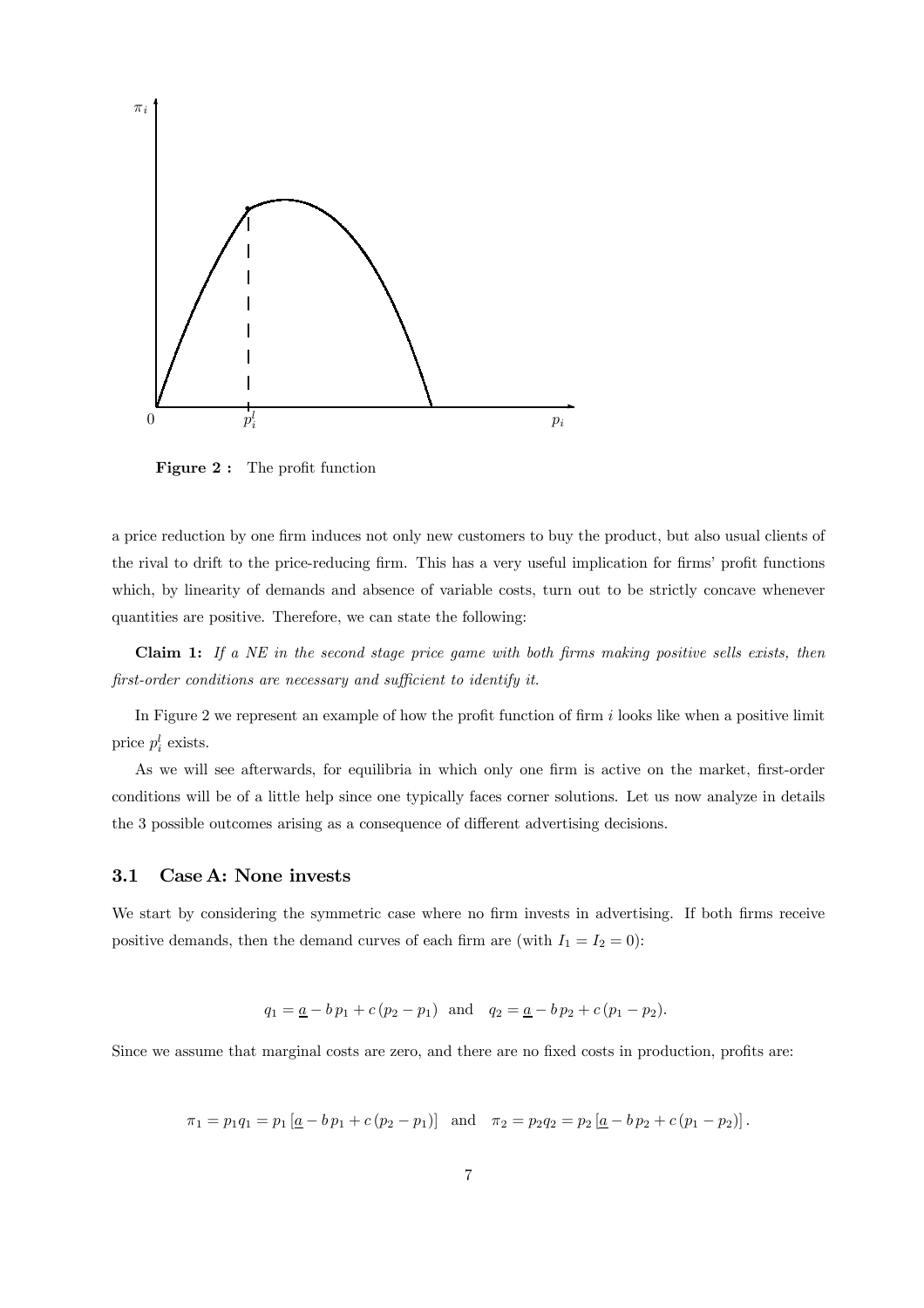Profits are quadratic in each firm's own price, and by first-order conditions we get equilibrium prices:

$$
p_1^A = p_2^A = \frac{\underline{a}}{2b + c} > 0.
$$

The demands corresponding to these prices are always positive (so that this NE is always acceptable) and the equilibrium profits (obtained using equilibrium prices  $p_1^A$  and  $p_2^A$ ) are:

$$
\pi_1^A = \pi_1(p_1^A, p_2^A) = \pi_2^A = \pi_2(p_1^A, p_2^A) = \frac{a^2 (b + c)}{(2b + c)^2} > 0
$$
\n(3)

According to Claim 1, the pair  $\{p_1^A, p_2^A\}$  thus represents the unique "SPE" characterized by both firms making positive sells. On the other hand, it is straightforward to check that each firm can always find here, whatever the other does, a strictly positive price such that it receives some demand and makes strictly positive profits. This clearly means that there is no room for equilibria with just one active firm, i.e.:

Lemma 1: In the subgame where no firm invests, there is a unique Nash equilibrium in pure strategies given by  $\{p_1^A, p_2^A\}.$ 

## 3.2 Case B: Only one firm invests

We now examine the case where only one firm invests in advertising. Without loss of generality, we assume that firm 1 invests while firm 2 does not:  $I_1 = 1$  and  $I_2 = 0$ . In case of positive sells for both firms, the demand curves are given by:

$$
q_1 = \underline{a} + \gamma - b p_1 + c (p_2 - p_1 + \alpha)
$$
 and  $q_2 = \underline{a} + \gamma - b p_2 + c (p_1 - p_2 - \alpha)$ .

Compared to the previous case, where none of them invested in advertising, both firms enjoy here an increase in demand equal to  $\gamma$  due to the market enlargement effect. However, due to the predatory effect, firm 1 receives an additional gain  $c\alpha$ , while imposing a penalty  $-c\alpha$  to the rival. Profits are now given by:

$$
\pi_1 = p_1 q_1 - 1 = p_1 \left[ \underline{a} + \gamma - b p_1 + c (p_2 - p_1 + \alpha) \right] - 1 \quad \text{and} \quad \pi_2 = p_2 q_2 = p_2 \left[ \underline{a} + \gamma - b p_2 + c (p_1 - p_2 - \alpha) \right]
$$

By first-order conditions we get equilibrium prices:

$$
p_{1Ac}^{B} = \frac{(a + \gamma)(2b + 3c) + c\alpha(2b + c)}{(2b + c)(2b + 3c)} > 0
$$
\n(4)

$$
p_{2Ac}^{B} = \begin{cases} \frac{(\underline{a} + \gamma)(2b + 3c) - c\alpha(2b + c)}{(2b + c)(2b + 3c)} & \text{if } \alpha < \alpha_a\\ 0 & \text{otherwise} \end{cases}
$$
(5)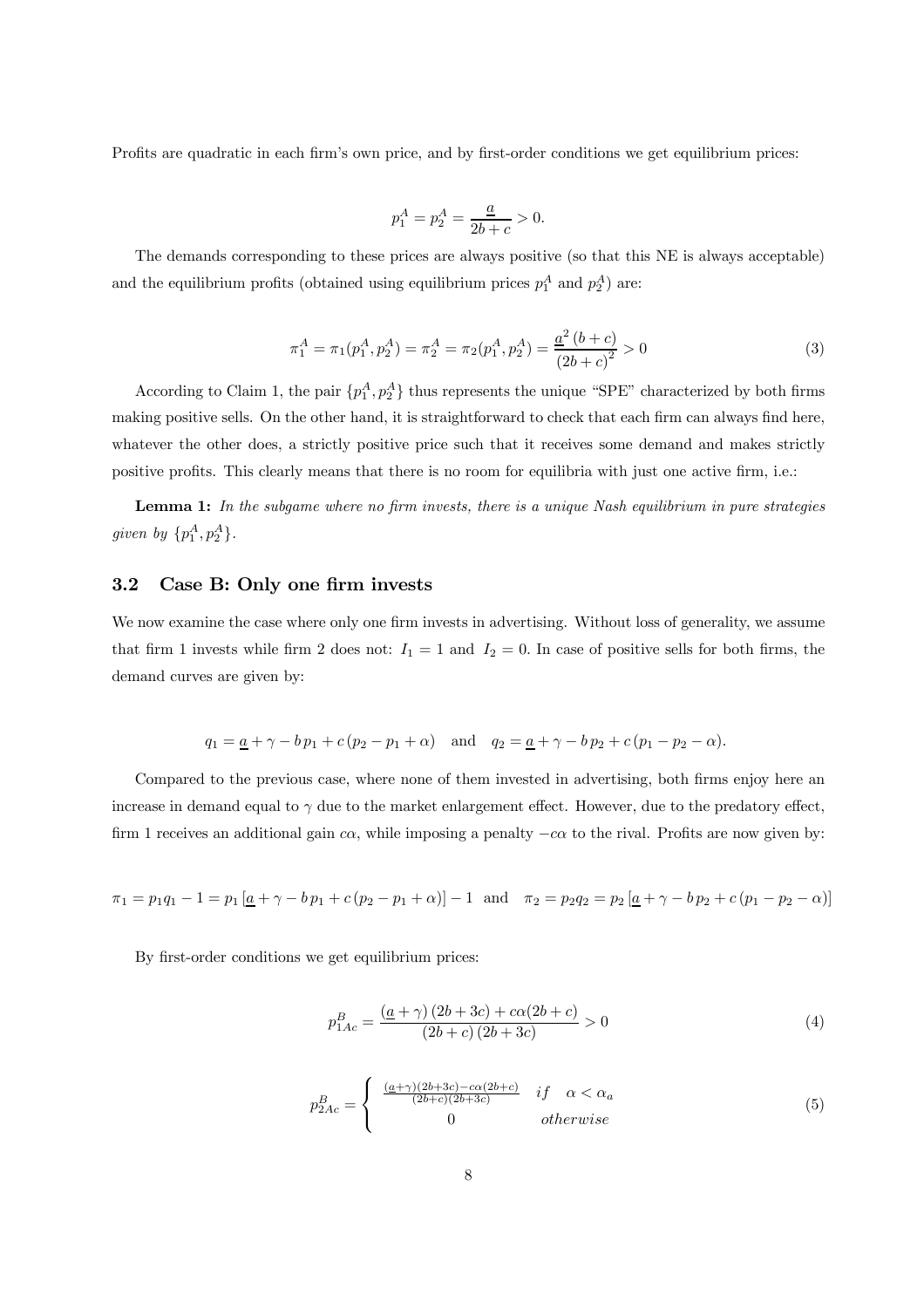where the subscript  $Ac$  indicates that both firms are active on the market. However, this equilibrium is not always acceptable because the equilibrium price  $p_{2Ac}^B$  can be negative as well as the corresponding demand for firm 2. One can easily check that both  $p_{2Ac}^B$  and  $q_2^B(p_{1Ac}^B, p_{2Ac}^B)$  are positive iff  $\alpha < \alpha_a = \frac{(2b+3c)(a+\gamma)}{(2b+c)c}$ . Following Claim 1, when such a condition on  $\alpha$  is satisfied, the pair of strategies  $\{p_{1Ac}^B, p_{2Ac}^B\}$  is the unique NE characterized by both firms making positive sells. The associated equilibrium profits are:

$$
\pi_{1Ac}^{B} = \frac{1}{(2b+c)^{2}(2b+3c)^{2}}.
$$
\n
$$
\left\{ \left( \underline{a}^{2} + \gamma^{2} \right) \left( b+c \right) \left( 2b+3c \right)^{2} + \left( 2b+c \right)^{2} \left[ c^{2} \alpha^{2} (b+c) - \left( 2b+3c \right)^{2} \right] + \right\}
$$
\n
$$
+2 \left( b+c \right) \left( 2b+3c \right) \left[ c\alpha \left( 2b+c \right) \left( \gamma + \underline{a} \right) + \underline{a} \gamma \left( 2b+3c \right) \right] \right\}
$$
\n(6)

$$
\pi_{2Ac}^{B} = \frac{(b+c)\left[ (\underline{a} + \gamma)(2b+3c) - c\alpha (2b+c) \right]^2}{(2b+c)^2 (2b+3c)^2}
$$
\n(7)

We should now turn to the study of equilibria characterized by just one active firm. It is easy to check that only firm 1 can always find, whatever the other does, a strictly positive price such that it still receives some demand. Therefore, it is possible that firm 2, which does not advertise its product, finds itself out of business in equilibrium. Furthermore, we can prove that (without loss of generality) one could simply focus on equilibria in which  $p_2 = 0$ :

**Lemma 2:** Consider the subgame where just firm 1 invests. If  $\{p_1^*, p_2^*\}$  is a NE with  $p_1^*, p_2^* > 0$ and  $q_2(p_1^*, p_2^*) = 0$ , then also  $\{p_1^*, p_2\}$  is, for any  $p_2 \in [0, p_2^*]$ , a NE with  $q_2(p_1^*, p_2) = 0$ . Furthermore,  $\pi_1(p_1^*, p_2^*) = \pi_1(p_1^*, p_2)$  and  $\pi_2(p_1^*, p_2^*) = \pi_2(p_1^*, p_2) = 0$  for any such  $p_2 \in [0, p_2^*]$ .

**Proof.** Suppose that  $\{p_1^*, p_2^*\}$  is a NE with  $p_1^*, p_2^* > 0$ , and  $q_2(p_1^*, p_2^*) = 0$ . For  $p_2^*$  to be a best reply to  $p_1^*$ , there should not exist any  $p_2 > 0$  such that  $q_2(p_1^*, p_2) > 0$ . By continuity of our demand system, this implies that also  $q_2(p_1^*,0)$  cannot be positive, and so all  $p_2 \in [0,p_2^*]$  are certainly best replies to  $p_1^*$ . On the other hand, for any  $p_2 \in [0, p_2^*]$ , we have that  $q_2(p_1^*, p_2) = 0$  and so firm 1's demand does not certainly depend on such  $p_2$  for prices lower or equal than  $p_1^*$ , i.e.  $q_1(p_1, p_2) = q_1(p_1, p_2^*) = q_1(p_1) \,\,\forall p_1 \in [0, p_1^*]$ , while for prices  $p_1 \in (p_1^*, \infty)$  it satisfies the inequality  $q_1(p_1, p_2) \leq q_1(p_1, p_2^*)$  that comes from the fact that demand is non-decreasing in the cross price. Being  $p_1^*$  a best reply to  $p_2^*$  we have  $q_1(p_1^*, p_2^*) \ge q_1(p_1, p_2^*)$  $\forall p_1$ , and using the previous relations we obtain that, for any  $p_2 \in [0, p_2^*], q_1(p_1^*, p_2) \ge q_1(p_1, p_2) \,\forall p_1$  so that  $p_1^*$  is also a best reply to any such  $p_2$  and in particular to  $p_2 = 0$ .

Lemma 2 actually means that, whenever firm 1 pushes firm 2 out of the market, we are in the same situation (in terms of equilibrium price  $p_1$  and payoffs) as if firm 2 charges a zero price.

In order to study equilibria with only firm 1 on the market, we should first figure out how its profit function looks like. Indicating with  $p_{1Dt}^B = \alpha - \frac{a+\gamma}{c}$  the limit price  $p_1^l$  corresponding to  $p_2 = 0$  we have that, depending on its price  $p_1$ , firm 1 could find itself in the domain in which both firm sell something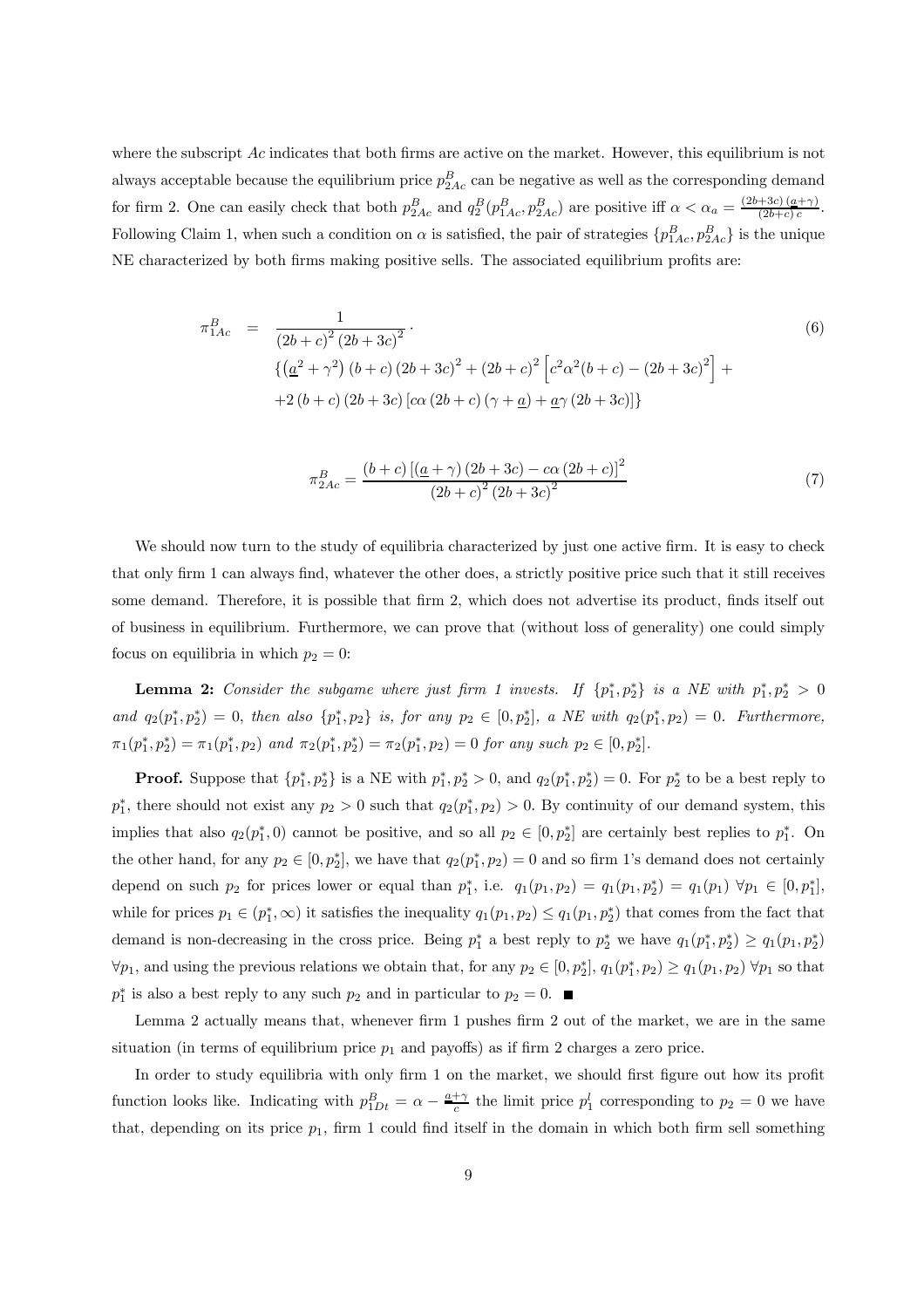$(p_1 > p_{1Dt}^B)$ , or in the domain in which it is the only active firm  $(p_1 \leq p_{1Dt}^B)$ . The two domains correspond to two different analytical expressions of the demand function.

If firm 1 prices above the limit price  $p_{1Dt}^B$ , its demand (for  $p_2 = 0$ ) will be given by:

$$
q_1 = \underline{a} + \gamma - b p_1 + c(-p_1 + \alpha) \tag{8}
$$

with profits:

$$
\pi_1 = p_1 q_1 - 1 = p_1 \left[ \underline{a} + \gamma - b \, p_1 + c \left( -p_1 + \alpha \right) \right] - 1. \tag{9}
$$

By first-order conditions we get the unique maximum:

$$
\hat{p}_1^B = \frac{\underline{a} + \gamma + c\alpha}{2(b+c)}.
$$

Nonetheless, this solution rests on the hypothesis that  $q_2 > 0$ , which has to be checked. If firm 1 instead prices below the limit price  $p_{1Dt}^B$ , its demand (for  $p_2 = 0$ ) will be given by:

$$
q_1 = 2(\underline{a} + \gamma) - b p_1 \tag{10}
$$

and profits:

$$
\pi_1 = p_1 q_1 - 1 = p_1 \left[ 2(\underline{a} + \gamma) - b p_1 \right] - 1. \tag{11}
$$

By first-order conditions we get the unique maximum:

$$
p_{1Mp}^B = \frac{\underline{a} + \gamma}{b} > 0.
$$

It is easy to check that, for  $\alpha = \alpha_a$ ,  $\hat{p}_1^B = p_{1Dt}^B > 0$  while, for  $\alpha > \alpha_a$   $(\alpha < \alpha_a)$ ,  $\hat{p}_1^B$  is strictly lower (higher) than  $p_{1Dt}^B$  and they are still both positive.

In case of  $\alpha > \alpha_a$ , this means that for prices bigger than  $p_{1Dt}^B$  ( $\geq \hat{p}_1^B$ ), the 'true' demand firm 1 faces is given by (8) and so profits, given by the concave parabola (9), are decreasing in this range of prices precisely because we are to the right of  $\hat{p}_1^B$ . We can thus exclude all prices  $p_1 > p_{1Dt}^B$  from equilibrium. If firm 1 instead charges a price lower or equal than  $p_{1Dt}^B$ , its 'true' demand is given by (10), with relative profits given by (11) which is again a concave parabola in  $p_1$  with a unique maximum  $p_{1Mp}^B$ . There are consequently 2 possible scenarios, represented respectively in Figures 3a and Figure 3b, referring to firm 2 being out of the market: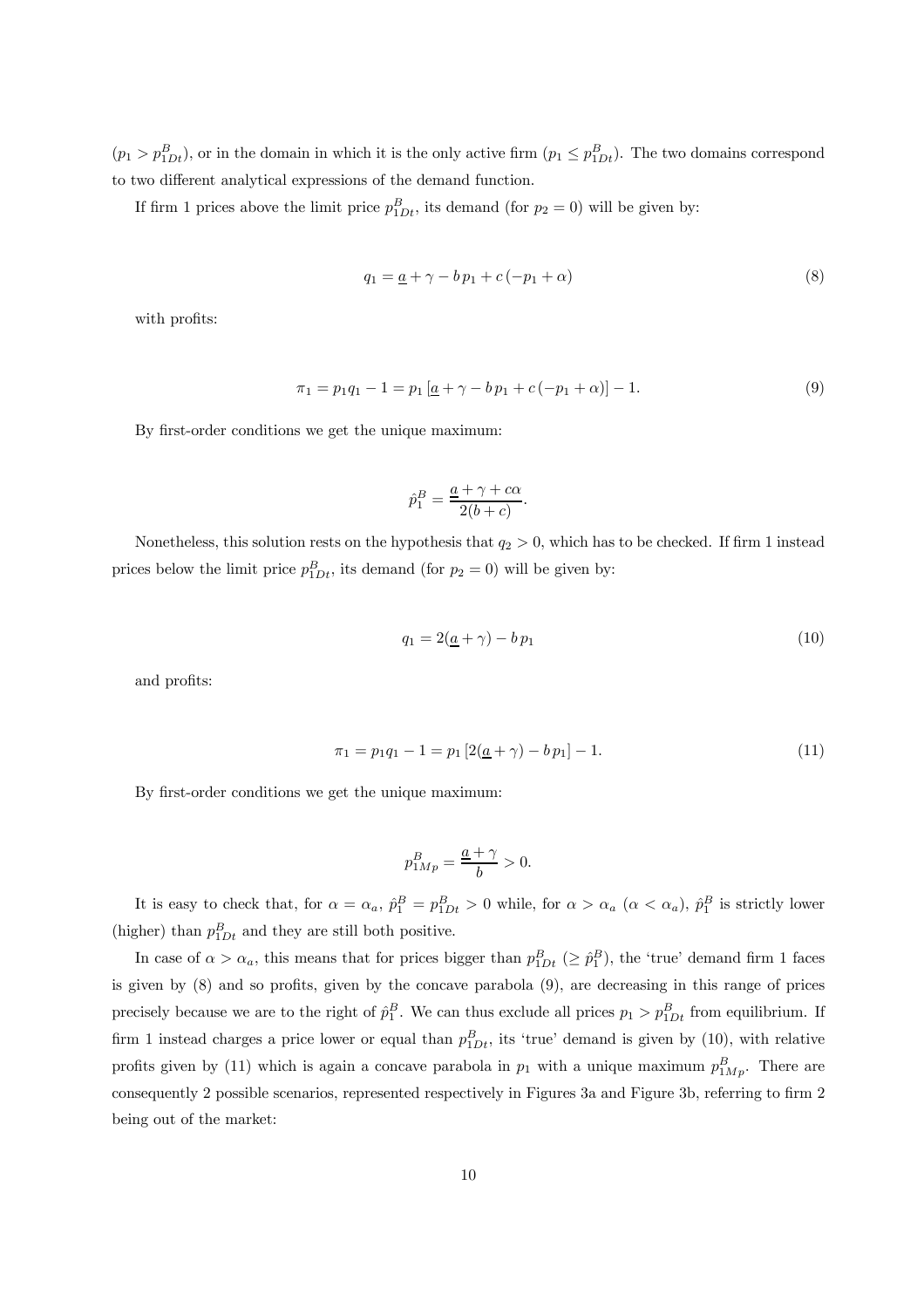- When  $\alpha_a \le \alpha < \alpha_b = \frac{(b+c)(a+\gamma)}{bc}$ , we have  $p_{1Mp}^B > p_{1Dt}^B$ . Consequently, for prices higher than  $p_{1Dt}^B$ , firm 1's profit corresponds to the decreasing branch of the parabola (9), while in the other case it corresponds to the increasing branch of the parabola (11). The two parabolas touch each other at  $p_1 = p_{1Dt}^B$ , that is the unique maximum.
- When  $\alpha \ge \alpha_b$ , we have  $p_{1Mp}^B \le p_{1Dt}^B$ . Consequently, for prices higher than  $p_{1Dt}^B$  firm 1's profit corresponds again to the decreasing branch of the parabola (9), while in the other case it corresponds to the decreasing branch of the parabola (11). The two parabolas touch each other at  $p_1 = p_{1Dt}^B$ , and the unique maximum is reached for  $p_1 = p_{1Mp}^B$ .

Obviously,  $p_2 = 0$  is a best reply to limit prices  $p_{1Dt}^B$  and  $p_{1Mp}^B$  and so all the conditions needed in order to have a Nash Equilibrium are satisfied.

In case  $\alpha < \alpha_a$  instead, we have that for prices bigger than  $p_{1Dt}^B$  ( $\lt \hat{p}_1^B$ ), the 'true' demand firm 1 faces is still given by (8) but profits, represented by the concave parabola (9), are increasing in this range of prices because we are now to the left of  $\hat{p}_1^B$ , which represents the unique maximum. Consequently, as limit pricing is never a best strategy for firm 1, we can exclude equilibria with only one active firm whenever  $\alpha<\alpha_a$  . We can thus summarize the above discussion with:

Lemma 3: in the subgame when only firm one invests, there is a "unique" equilibrium (in terms of payoffs and price  $p_1$ ) in pure strategies given by

- 1.  $\{p_{1Ac}^B, p_{2Ac}^B\}$  when  $\alpha < \alpha_a$ ;
- 2.  $\{p_{1Dt}^B, 0\}$  when  $\alpha_a \le \alpha < \alpha_b$ ;
- 3.  $\{p_{1Mp}^B, 0\}$  when  $\alpha \ge \alpha_b$ .

Results of Lemma 3 are actually quite intuitive. If the predatory effect is sufficiently small  $(\alpha < \alpha_a)$ , then both firms makes positive sells in equilibrium. Anyway, beyond the critical value  $\alpha_a$ , the advertising firm finds it convenient to charge a limit price such that its competitor is (endogenously) squeezed out of the market.<sup>7</sup> In particular, if  $\alpha_a \leq \alpha < \alpha_b$  then firm 1 charges the highest limit price, while if the predatory effect is really strong  $(\alpha \ge \alpha_b)$ , firm 1 is able to take the all market by setting a kind of "monopoly" price  $p_{1Mp}^B$ . It is interesting to note that each firm's best reply is continuous with respect to  $\alpha$  (as well as with respect to the other parameters), and the same applies (due to the continuity of demand) to equilibrium profits.

For future reference, we write the equilibrium profits of firms in the three subcases considered:

- $\alpha < \alpha_a \Longrightarrow p_1^B = p_{1Ac}^B$ ,  $p_2^B = p_{2Ac}^B$  and equilibrium profits  $\pi_1^B$ ,  $\pi_2^B$  are given by 6) and (7);
- $\alpha_a \leq \alpha < \alpha_b \Longrightarrow p_1^B = p_{1Dt}^B$ ,  $p_2^B = 0$  and equilibrium profits are:

<sup>&</sup>lt;sup>7</sup>Amir (2000) found conditions leading to endogenous exit in a two-period symmetric Cournot duopoly with R&D returns to process innovation.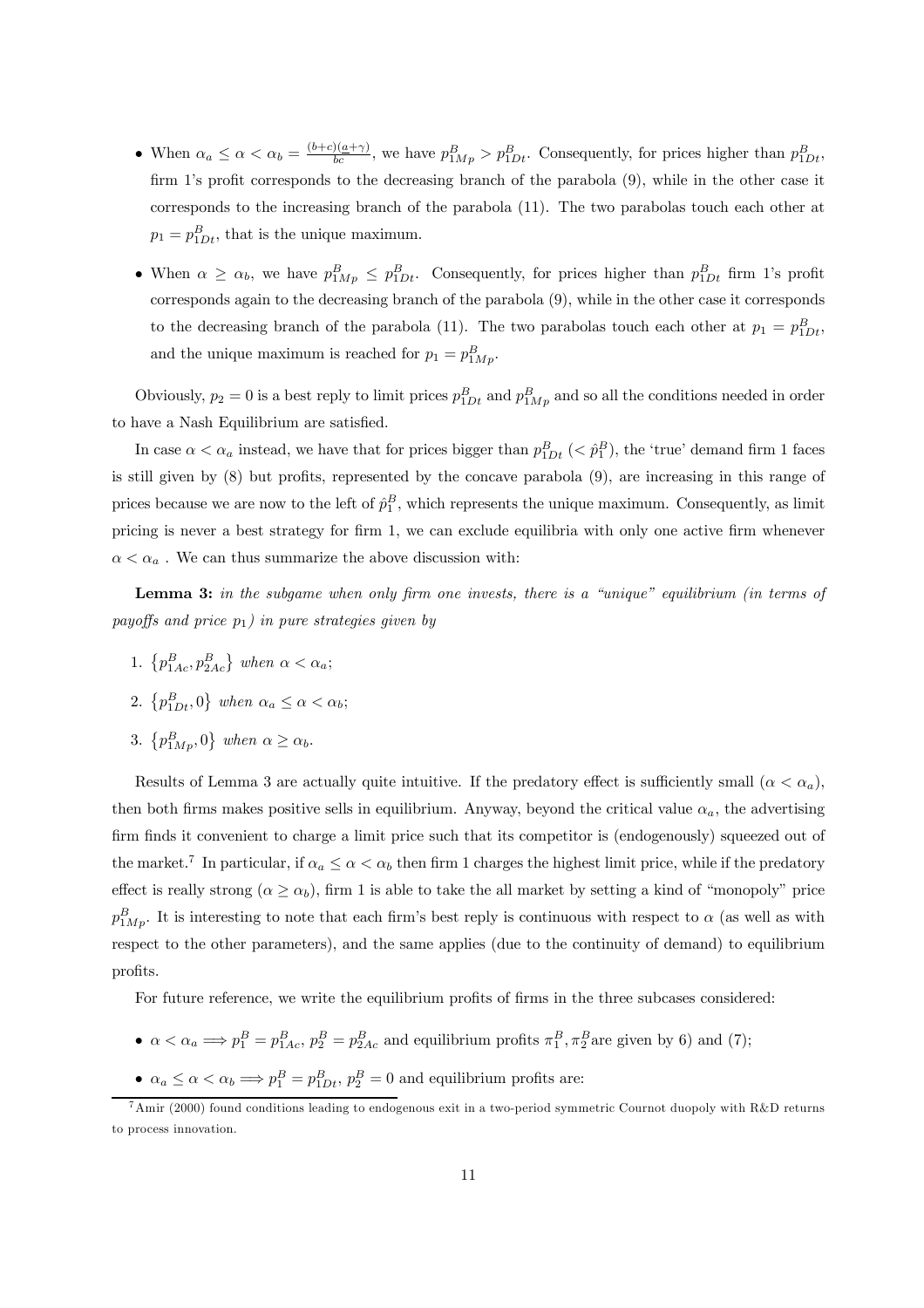

Figure 3a : Firm 1's profit function for  $\alpha_a < \alpha \leq \alpha_b$  (bold line).



Figure 3b : Firm 1's profit function for  $\alpha > \alpha_b$  (bold line).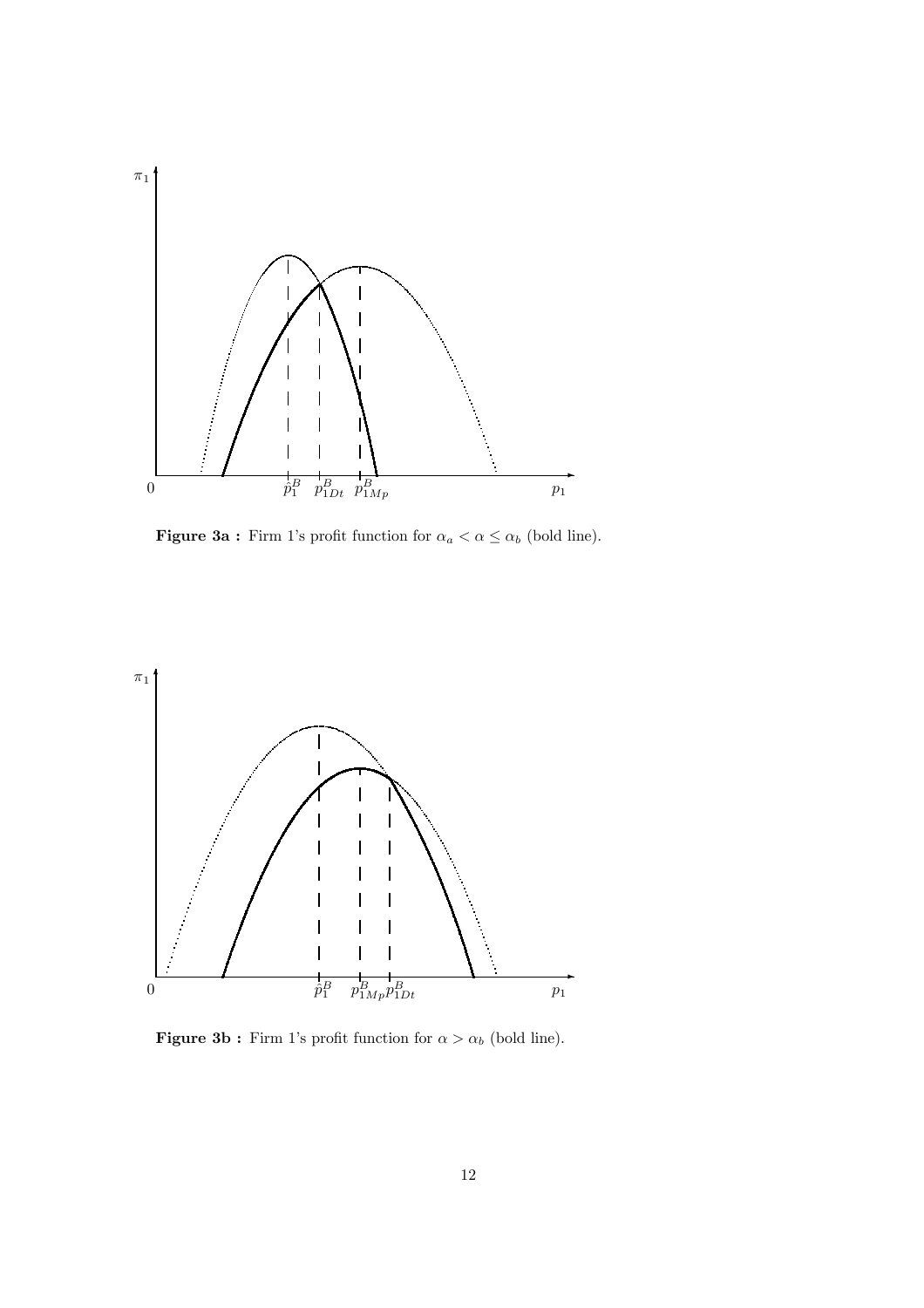$$
\pi_1^B = \pi_{1Dt}^B = \frac{(\alpha c - \gamma - \underline{a})[2c(\underline{a} + \gamma) - b(\alpha c - \gamma - \underline{a})]}{c^2} - 1, \ \pi_2^B = \pi_{2Dt}^B = 0;
$$

•  $\alpha \ge \alpha_b \Longrightarrow p_1^B = p_{1Mp}^B$ ,  $p_2^B = 0$  and equilibrium profits are:

$$
\pi_1^B = \pi_{1Mp}^B = \frac{(a+\gamma)^2}{b} - 1, \ \pi_2^B = \pi_{2Mp}^B = 0. \tag{12}
$$

Obviously, due to the symmetric structure of the game, in the case where only firm 2 invests in advertising, we obtain the reversed equilibrium prices and payoffs.

## 3.3 Case C: Both firms invest

We finally consider the (symmetric) case where both firms decide to invests in advertising. The demand curves of each firm are (with  $I_1 = I_2 = 1$ ):

$$
q_1 = \underline{a} + \frac{3}{2}\gamma - bp_1 + c(p_2 - p_1)
$$
 and  $q_2 = \underline{a} + \frac{3}{2}\gamma - bp_2 + c(p_1 - p_2)$ .

Now only the market enlargement effect appears, while the strategic effect is reciprocally cancelled out by the investment of the two firms. Profits are given by:

$$
\pi_1 = p_1 q_1 = p_1 \left[ \underline{a} + \frac{3}{2} \gamma - b \, p_1 + c \, (p_2 - p_1) \right] - 1 \quad \text{and} \quad \pi_2 = p_2 q_2 = p_2 \left[ \underline{a} + \frac{3}{2} \gamma - b \, p_2 + c \, (p_1 - p_2) \right] - 1.
$$

By first-order conditions we get equilibrium prices:

$$
p_1^C = p_2^C = \frac{2\underline{a} + 3\gamma}{4b + 2c} > 0
$$

The corresponding demands are always positive (so that this NE is always acceptable) and the equilibrium profits are:

$$
\pi_1^C = \pi_2^C = \frac{(b+c)(2a+3\gamma)^2}{4(2b+c)^2} - 1\tag{13}
$$

Following again Claim 1, the pair  $\{p_1^C, p_2^C\}$  thus represents the unique subgame Nash equilibrium characterized by both firms making positive sells. Furthermore, it is easy to check that we are here in the same situation as for case A, and so:

Lemma 4: In the subgame when both firm invest, there is a unique Nash equilibrium in pure strategies given by  $\{p_1^C, p_2^C\}$ .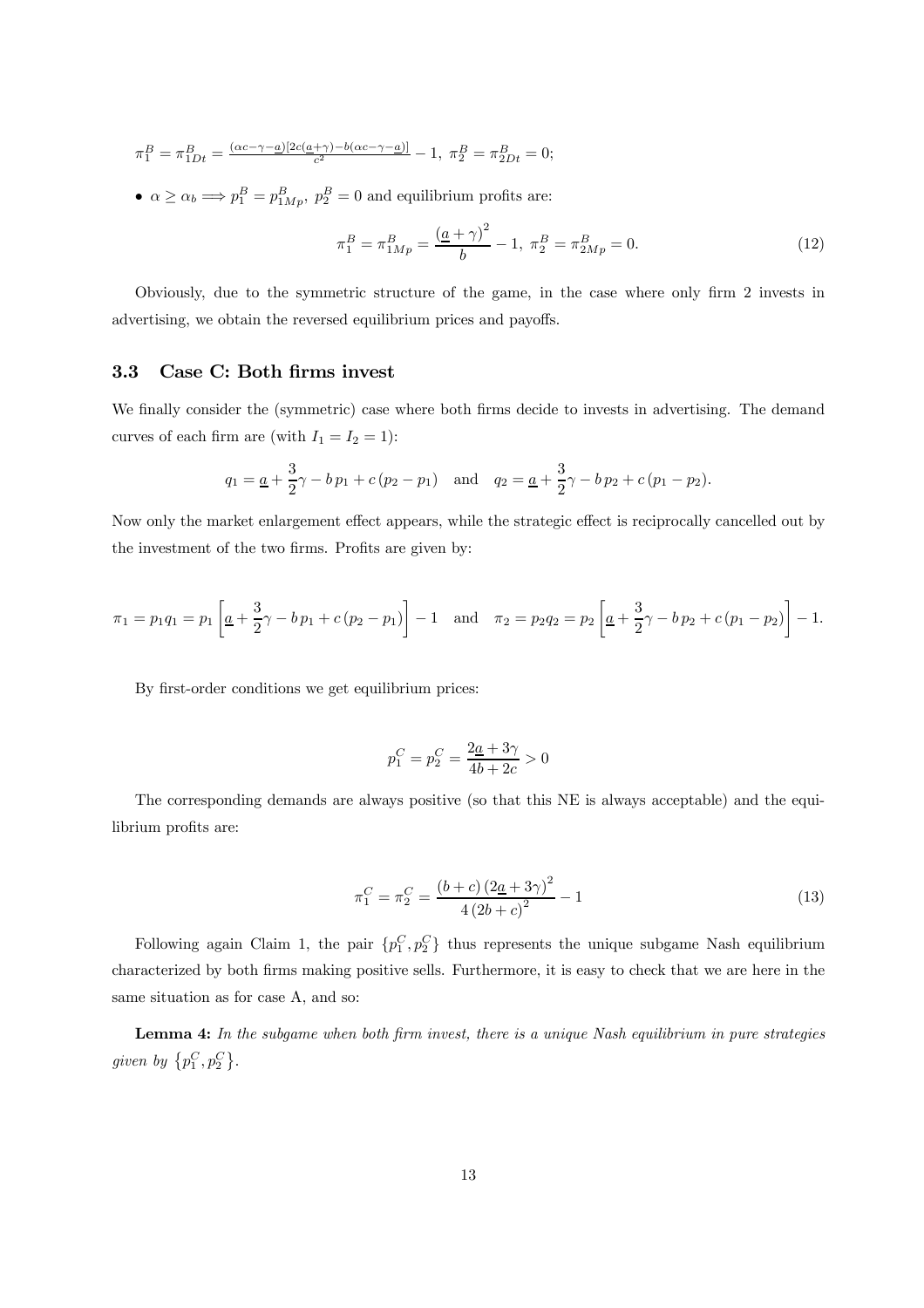# 4 The advertising game

In the last section, we have dealt with equilibrium profits associated to the three possible cases arising in the price game. For every parameter value, we can identify a unique (in term of payoffs) NE of the corresponding subgame.<sup>8</sup> Now, given the binary nature of the advertising choice, we can solve backward the first stage with a simple 2x2 matrix containing equilibrium payoffs from the second stage. It is important to stress the role of the uniqueness in equilibrium payoffs. It is in fact such feature that makes it possible to have a unique representation of the matrix, that we show in Table 1:

|        | firm 2 |                        |                     |
|--------|--------|------------------------|---------------------|
|        |        |                        |                     |
| firm 1 |        | $\pi_1^A = \pi_2^A$    | $\pi_2^B$           |
|        |        | $\pi_2^B$<br>$\pi_1^B$ | $\pi_1^C = \pi_2^C$ |
|        |        | Table 1                |                     |

Due to the symmetric structure of the above representation, it can be easily established that at least one "SPE" will always exist.

**Lemma 5:** For every given value of the parameters considered  $(\underline{a}, b, c, \gamma, \alpha)$ , there exists at least one "SPE" in the reduced form of the game.

**Proof.** The proof can be just given by contradiction. Suppose  $(0,0)$  is not a SPE, then  $(i) \pi_i^B > \pi_i^A$ . Assume now that also  $(1, 1)$  is not a "SPE", hence (ii)  $\pi_2^B > \pi_i^C$ . But when  $(i)$  and (ii) hold simultaneously then  $(1,0)$  and  $(0,1)$  are "SPE" and this contradicts the claim that no "SPE" exists. Hence we always have at least one "SPE".

To begin the study of "SPE" for our game, we first analyze the payoffs appearing in the principal diagonal. This will shed light on the Pareto efficiency of the NE from firms' standpoint as well as on the qualitative nature of the game. One may easily check that

$$
\pi_i^C \ge \pi_i^A \text{ iff } \gamma \ge \gamma_1 \tag{14}
$$

where  $\gamma_1 = \frac{2}{3}$  $\int \sqrt{\underline{a}^2(b+c)+(2b+c)^2}$  $\frac{+c)+(2b+c)}{\sqrt{b+c}}-\underline{a}$ ¸ > 0. Obviously, both firms gain in investing when the enlargement of the market due to advertising is big enough. On the contrary, when  $\gamma$  is low, both firms would prefer not to spend resources on advertising. Interestingly, it may be the case that the two firms invest in equilibrium while it would have been better not to invest, or the other way round, thus giving rise to *prisoner dilemma* outcomes.

The simple structure of the game is such that we can quite easily characterize all possible situations. We can in fact encounter just four outcomes. Omitting cases of weak inequalities, we already know that  $(0,0)$  is a "SPE" iff  $\pi_i^A > \pi_1^B$ , while  $(1,1)$  is a "SPE" iff  $\pi_i^C > \pi_2^B$ , and thus combining the two we get:

<sup>&</sup>lt;sup>8</sup>From now on, if not elsewhere specified, we refer to uniqueness in terms of payoffs.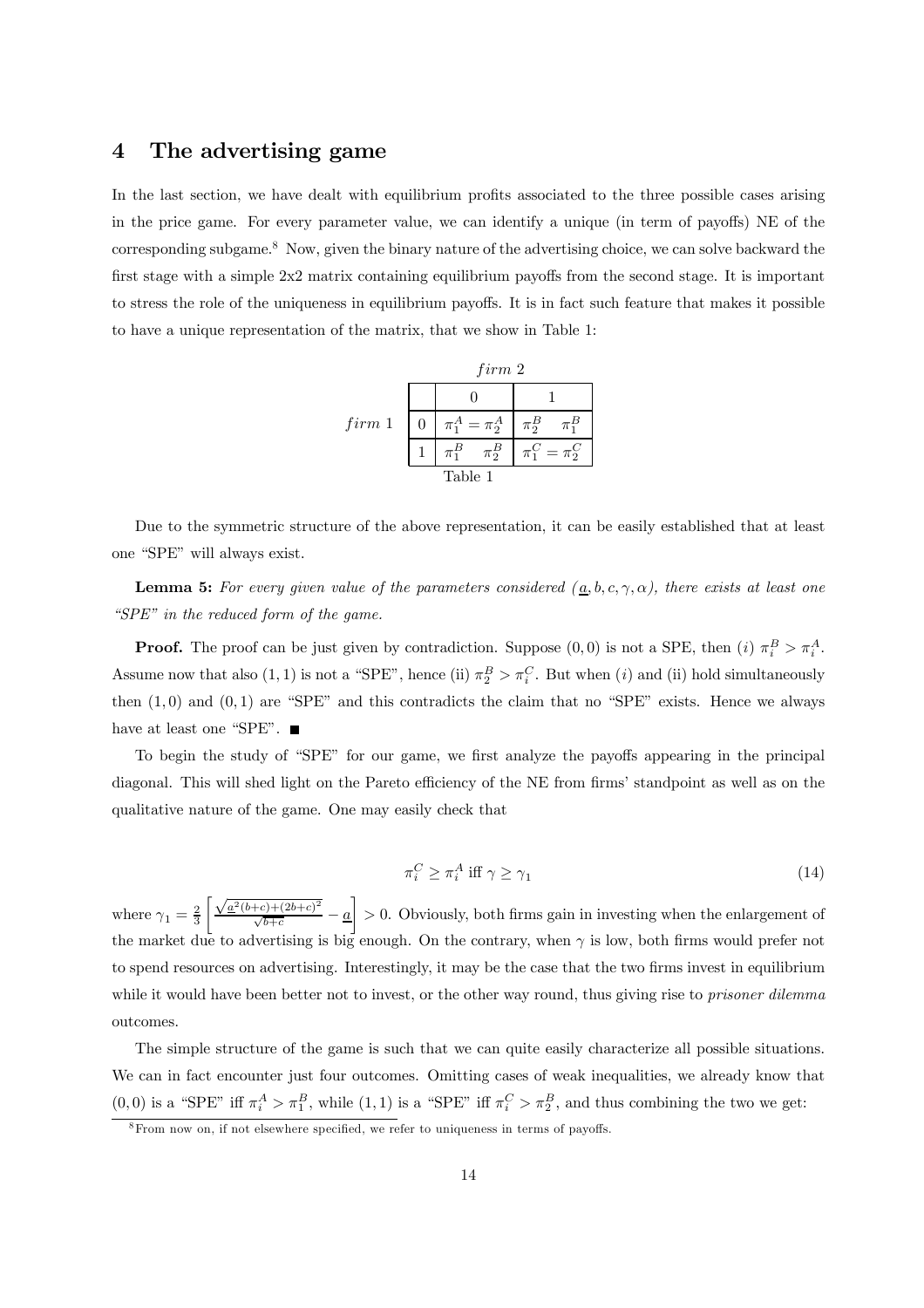- 1. When only  $\pi_i^A > \pi_1^B$  holds, then  $(0, 0)$  is the unique "SPE" of the game. The two firms do not invest in advertising and, depending on the value of  $\gamma$ , we could possibly obtain a *prisoner dilemma* game.
- 2. When only  $\pi_i^C > \pi_2^B$  holds, then  $(1,1)$  turns out to be the unique "SPE" of the game. Again, depending on  $\gamma$ , we may have or not a *prisoner dilemma*.
- 3. If both conditions hold together, we obtain a coordination game with two "SPE" along the principal diagonal.
- 4. Lastly, if both these conditions are not satisfied, we get a chicken game with two asymmetric "SPE" along the secondary diagonal characterized by only one firm investing in advertising.

To link equilibrium profits with the parameters of the model, we have to consider three different expressions associated to  $\pi_1^B$ , depending on the value taken by  $\alpha$ . We can give necessary and sufficient conditions on  $(\alpha, \gamma)$  for  $(0, 0)$  to be a "SPE":

**Proposition 1** (0,0) is a "SPE" for sufficiently low combinations between the values of  $\alpha$  and the ones of  $\gamma$ . In particular: (i) when  $\alpha \ge \alpha_b$ , we need  $\gamma \le \gamma_2$ ; (ii) when  $\alpha_a \le \alpha < \alpha_b$ , we need either  $\gamma \le \gamma_2$  or, if  $\gamma > \gamma_2$ , then  $\alpha \leq \alpha_c (< \alpha_b)$ ; (iii) when  $0 < \alpha < \alpha_a$ , we need either  $\gamma \leq \gamma_3$   $(>\gamma_2)$  or, if  $\gamma > \gamma_3$ , then  $\alpha \leq \alpha_d \, (< \alpha_a)$ . When  $\gamma \geq \gamma_4 \, > \gamma_3$ , (0,0) is never an equilibrium, independently of  $\alpha$ . Moreover, this Nash Equilibrium, when it exists, turns out to be Pareto dominant from firms' standpoint for sufficiently low values of  $\gamma$  ( $\gamma < \gamma_1$ ), otherwise the game is of a prisoner dilemma type.

#### **Proof.** see Appendix A.2.  $\blacksquare$

The dashed area in Figure 4 indicates those values that sustain  $(0,0)$  as a "SPE" in the  $(\alpha, \gamma)$  space.<sup>9</sup> As one can see, both firms decide not to invest when the combination of the market size effect and the strategic predatory effect is weak enough. There is, indeed, a certain degree of substitution in the two effects. A strong predatory gain  $\alpha$  could be compensated with a weakening of the market enlargement in order for  $(0,0)$  to be a "SPE". However, if  $\gamma$  is big enough  $(\gamma \ge \gamma_4)$ , then, whatever  $\alpha$  is,  $(0,0)$  is never a "SPE". Furthermore, when it exists as an equilibrium,  $(0,0)$  is Pareto dominant for firms only when the market size effect is sufficiently weak  $(\gamma < \gamma_1)$ .

Interestingly, a prisoner dilemma (indicated by the portion of the dashed area on the right of  $\gamma_1$ ) arises when there are quite good perspectives of enlarging the market, but the predatory gain is limited. One firm alone has no advantage to invest since it does not steal that much from the other which can, by contrast, enjoy the enlargement of the market due to advertising without paying any cost for it. Although both firms would be better off by investing, they thus refrain from doing so.

Let us now consider the equilibrium (1, 1). By evaluating  $\pi_i^C$  vs  $\pi_2^B$ , and taking into account the restrictions on both profit functions, we can conclude that in the parameter space  $(\alpha, \gamma)$ :

<sup>&</sup>lt;sup>9</sup>Figure 4 has been depicted using  $c = 1$ ,  $b = 1$ , and  $\underline{a} = 0.3$ .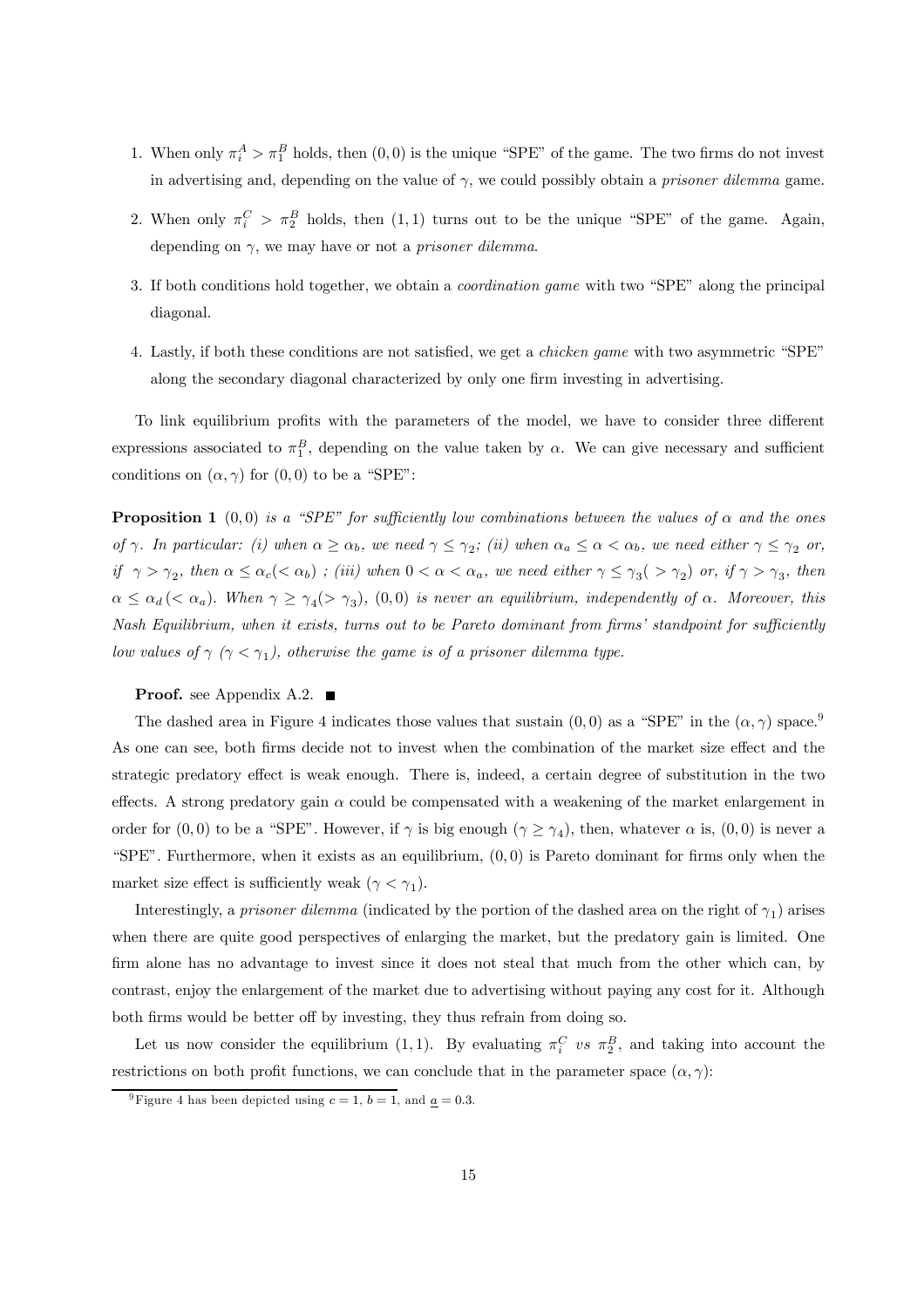

**Figura 4 :** The equilibrium  $(0,0)$ 

**Proposition 2** (1, 1) is a "SPE" for sufficiently high combinations between the values of  $\alpha$  and those of γ. In particular, we need at least that  $\gamma \geq \gamma_5$  and either  $\alpha \geq \alpha_a$ , or, when  $\alpha < \alpha_a$ ,  $\alpha \geq \alpha_e (< \alpha_a)$ . When  $\gamma \leq \gamma_5$ , (1, 1) is never an equilibrium, independently of  $\alpha$ . On the contrary, if  $\gamma \geq \gamma_6$  ( $> \gamma_5$ ), (1, 1) is always a "SPE". Such a solution represents a Pareto dominant strategy for firms for sufficiently high values of  $\gamma$  ( $\gamma > \gamma_1$ ), otherwise it gives rise to a prisoner dilemma.

**Proof.** see Appendix A.3.  $\blacksquare$ 

The dotted area in Figure 5 describes our equilibrium conditions in the  $(\alpha, \gamma)$  space.<sup>10</sup> Contrary to before, both firms invest in equilibrium when the combination of the two effects is strong enough. There is, again, a certain degree of substitution between  $\alpha$  and  $\gamma$ . When the predatory effect is weak, (1, 1) constitutes a "SPE" of the game only if the market expansion translates into a considerable increase in firms' profits. However, if  $\gamma$  is big enough  $(\gamma > \gamma_6)$ , then, whatever is  $\alpha$ ,  $(1,1)$  is always a "SPE". Furthermore,  $(1, 1)$  is Pareto dominant from firms' standpoint whenever  $\gamma > \gamma_1$ . Conforming to intuition, a prisoner dilemma situation (indicated by the portion of the dotted area on the left of  $\gamma_1$ ) still arises, but its nature is the mirror image of the previous case. Crucially, the predatory gain here needs to be strong enough. Firm would in fact be better off without doing advertising because the market expansions possibilities are quite limited ( $\gamma > \gamma_1$ ). However, they advertise in equilibrium because they are fully aware of the substantial gain (loss) of being the only advertising (non-advertising) firm.

<sup>&</sup>lt;sup>10</sup> Figure 5 has also been drawn using  $c = 1$ ,  $b = 1$ , and <u> $a = 0.3$ </u>.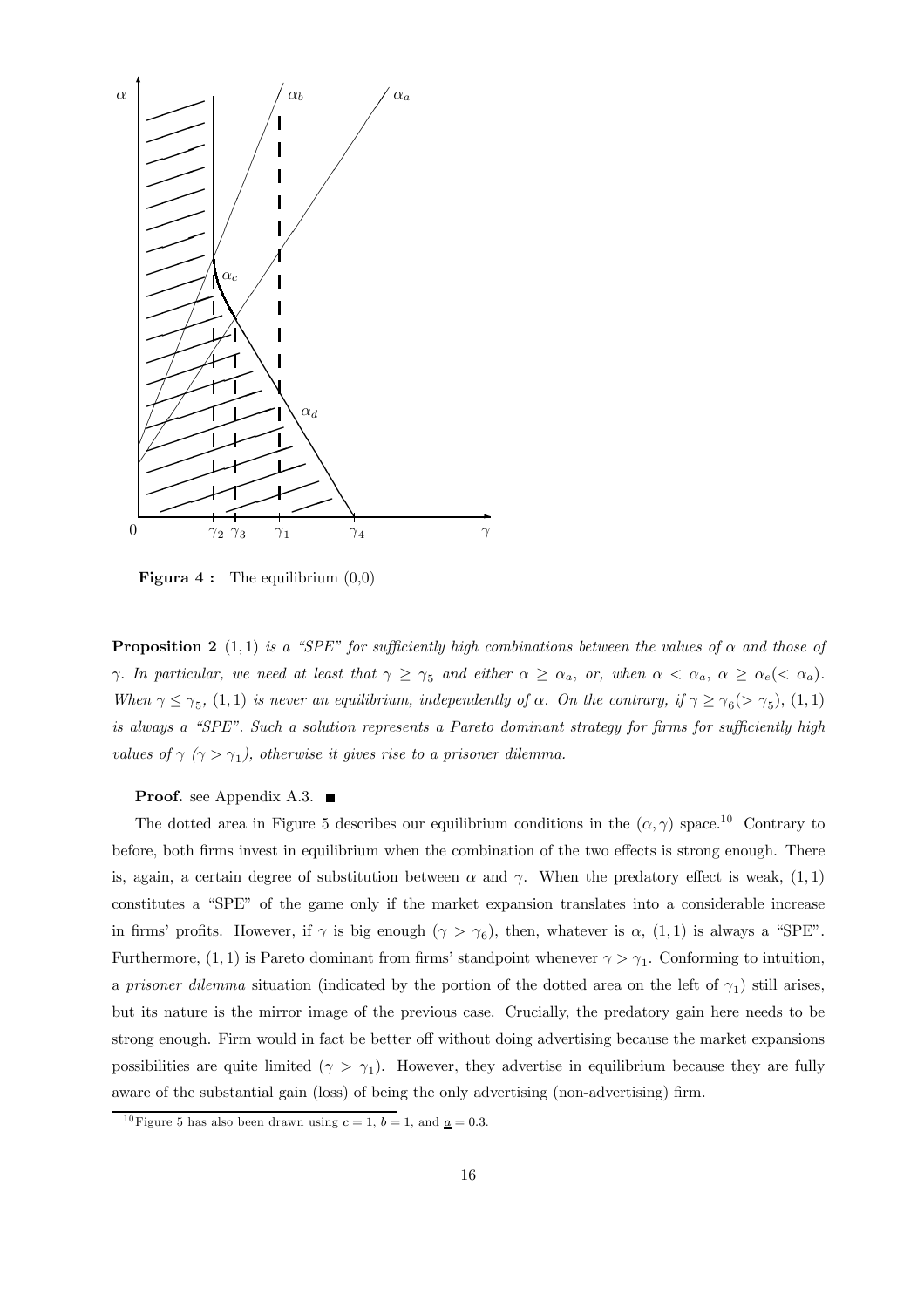

**Figura 5:** The equilibrium  $(1,1)$ 

Combining Proposition 1 and 2, we can fully characterize the four possible outcomes of the model in terms of the parameters. In the next section we will give some insights on how these equilibria configurations react to changes in parameters as well as their underlying economic interpretation.

# 5 Further results and economic interpretations

In the previous section we gave necessary and sufficient conditions on the two-dimensional parametric space  $(\alpha, \gamma)$  such that  $(0, 0)$  and  $(1, 1)$  are "SPE". Following Propositions 1 and 2, we reasonably expect to find that, when there are small incentives for firms to advertise (i.e. low values of  $\alpha$  and  $\gamma$ ), (0, 0) is the only equilibrium of the game. By contrast, for sufficiently high values of  $\alpha$  and  $\gamma$ , we expect (1, 1) to be the only outcome. Now, what is not clear is what happens in intermediate situations. Both a coordination and a chicken game will be possible, but conditions leading to each outcome still remain unknown at this stage.

In order to shed some light on the forces underpinning the game, we resort to comparative statics analysis. This task turns out to be extremely difficult because equilibria are characterized in the twodimensional space  $(\alpha, \gamma)$  and we need to consider simultaneously all the different threshold values appearing in Propositions 1 and 2. After tedious calculations, one can show that:

$$
\gamma_6>\gamma_1>\gamma_5\quad\text{ and }\quad\gamma_4>\gamma_1>\gamma_3>\gamma_2.
$$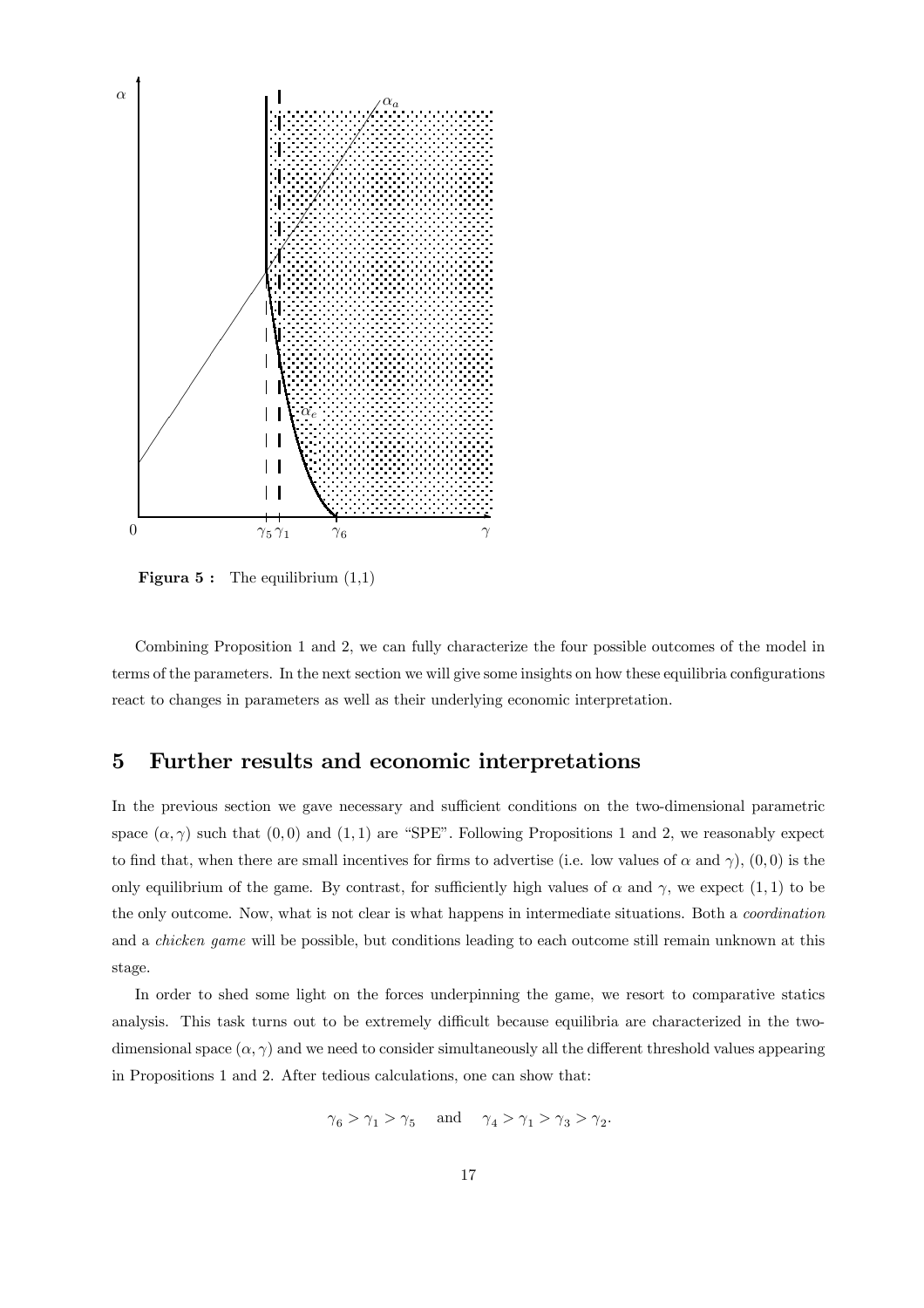

Figure 6 : Analysis of equilibria: First case

Unfortunately, we cannot directly order  $\gamma_6$  vs  $\gamma_4$  and  $\gamma_5$  vs  $\gamma_3$ ,  $\gamma_2$ , but we use the initial size of the market, parameterized by  $\underline{a}$ , to discriminate between such threshold values of  $\gamma$ . This will allow for a complete characterization of the equilibria. In particular, depending on the relative position of  $\underline{a}$  with respect to two critical values,  $\underline{a}_1$  and  $\underline{a}_2$ , with  $0 < \underline{a}_1 < \underline{a}_2$ , we get the following results:<sup>11</sup>

**Lemma 6:** (i) When  $\underline{a} < \underline{a}_1$ , then  $\gamma_4 > \gamma_6$  and  $\gamma_5 > \gamma_3$ ; (ii) when  $\underline{a}_1 < \underline{a} < \underline{a}_2$ , then  $\gamma_4 < \gamma_6$  and  $\gamma_5 > \gamma_3;$   $(iii)$  when  $\underline{a} > \underline{a_2},$  then  $\gamma_4 < \gamma_6$  and  $\gamma_5,$   $\gamma_2,$   $\gamma_3 < 0.$ 

Using the above results, we can sketch a complete rank of the threshold values of  $\gamma$ . Depending on the value taken by  $\underline{a}$ , three different situations will appear:

1.  $\underline{a} < \underline{a_1} \Longrightarrow \gamma_4 > \gamma_6 > \gamma_1 > \gamma_5 > \gamma_3 > \gamma_2 > 0;$ 2.  $\underline{a}_1 < \underline{a} < \underline{a}_2 \Longrightarrow \gamma_6 > \gamma_4 > \gamma_1 > \gamma_5 > \gamma_3 > \gamma_2 > 0;$ 3.  $\underline{a}_2 < \underline{a} \implies \gamma_6 > \gamma_4 > \gamma_1 > 0 > \gamma_5, \gamma_2, \gamma_3.$ 

Figure 6 describes the whole situation in the first case (i.e.  $\underline{a} < \underline{a}_1$ )<sup>12</sup>. We can now clearly identify both a chicken game and a coordination game. In the white area, neither the conditions of Proposition 1 nor those of Proposition 2 hold, and so  $(1,0)$  and  $(0,1)$  are the (unique) equilibria. This scenario appears

 $11$  Calculations are available upon request.

<sup>&</sup>lt;sup>12</sup> Figure 6 merges figures 4 and 5. It has in fact been drawn using  $c = 1$ ,  $b = 1$ , and  $a = 0.3 < a<sub>1</sub> = 0.43$ .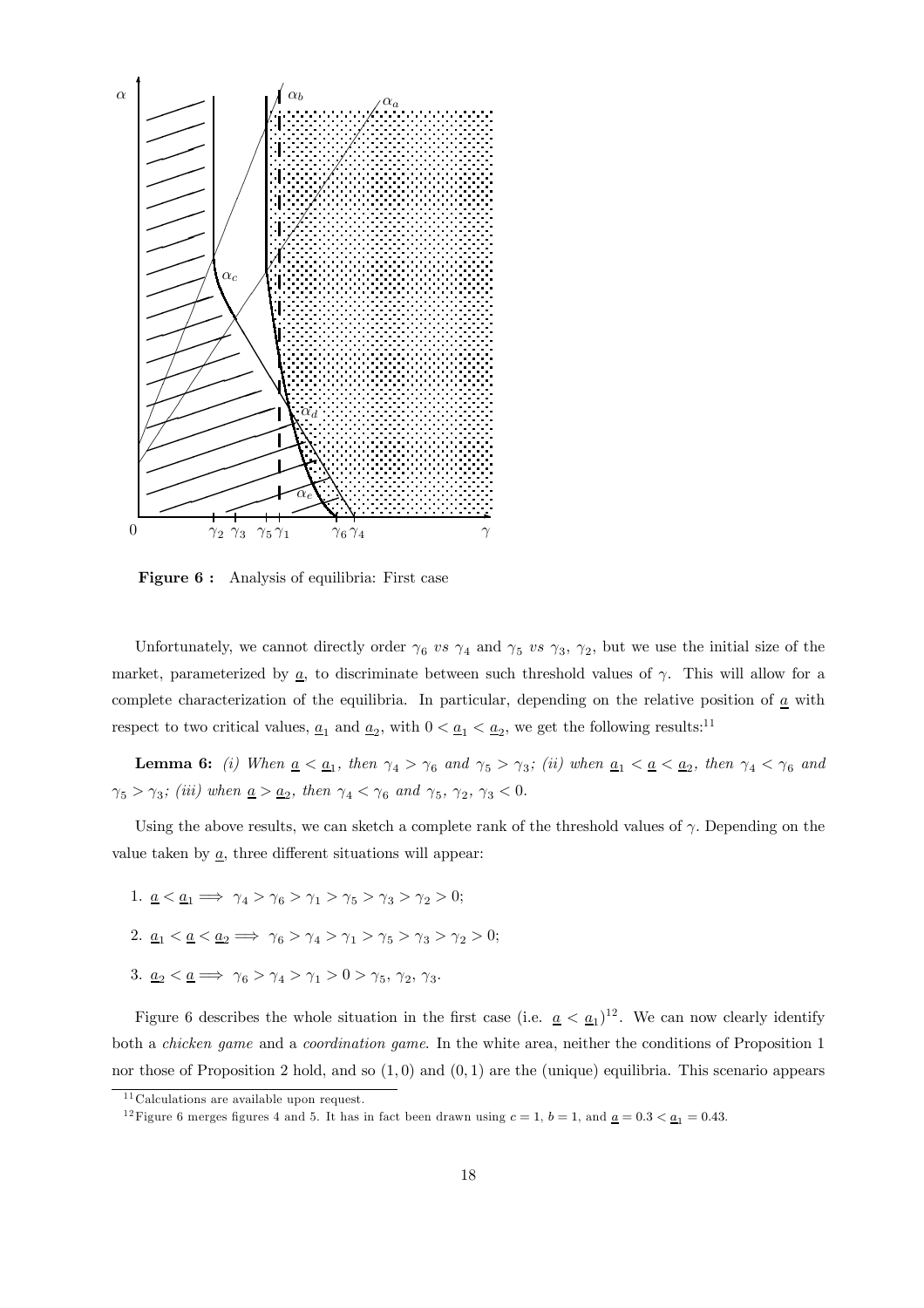when the possibility of enlarging the market is neither too limited nor too excessive (otherwise either  $(0,0)$ ) or  $(1, 1)$  would respectively be the only outcomes), and the strategic predatory gain is sufficient for the investing firm to profitably cover the investment costs. Moreover, as we know from Lemma 3, if  $\alpha < \alpha_a$ , then the firm which is not investing is still selling a positive amount of product, while for  $\alpha > \alpha_a$  it is endogenously driven out of the market. In particular, when  $\alpha_a \leq \alpha < \alpha_b$  the investing firm finds it convenient to set a limit price, while above  $\alpha_b$  it has such a big advantage that it can charge a kind of monopoly price.

On the other hand, where the dotted and dashed areas overlap, we have an interesting coordination game. The simple structure of the game allows us to treat the (relatively) unaddressed issue of coordination in advertising decisions in a fairly straightforward way. Both  $(0, 0)$  and  $(1, 1)$  can be simultaneously equilibria and this happens again for intermediate values of  $\gamma$ , but now coupled with a weak strategic effect. When  $\alpha$  is small, a firm that invests alone must bear all costs of advertising, while its gain comes almost entirely from the enlargement of the market. At the same time, the other firm gains more or less the same, without paying anything for it. If the return on advertising is quite good (in terms of  $\gamma$ ), then the non-investing firm could find it profitable to devote resources to adverting too. On the contrary, if this return is not too high, then the other firm can reasonably reconsider its investment decision. Therefore, for intermediate values of  $\gamma$  and low  $\alpha$ , both kinds of deviations are plausible and we have a problem of coordination. Interestingly, as the figure shows, when such a problem arises the Pareto optimal equilibrium for our firms is the one with investment.

Figure 7 and 8 depict respectively the all set of equilibrium conditions for the cases where  $\underline{a}_1 < \underline{a} < \underline{a}_2$ and  $\underline{a}_2 < \underline{a}$ <sup>13</sup>. There are two main differences with respect to Figure 6. First, the dashed area shrinks indicating that the equilibrium  $(0, 0)$  is less and less likely to occur. This is due the fact that, when the initial size of the market a increases, then firms are, ceteris paribus, more capable to cover the fixed costs of advertising. This reasonably makes firms more willing to invest in advertising. Second, the coordination game disappears. This happens for the same reasons that cause the dashed area to reduce. Rising  $\underline{a}$ , it is less likely that a firm cannot cover the fixed cost of advertising, even if it invests alone.

Further intuitions could be drawn by the relative dimension of  $c$ , the parameter which measures the degree of substitutability between the products of the two firms. Actually, we can alternatively rephrase Lemma 6 in term of c. As a function of c, both  $\underline{a}_1$  and  $\underline{a}_2$  vary from values close to zero to infinity and their first derivatives are strictly positive. Therefore, for a given  $\underline{a}$ , we can always find values of c sufficiently high to have  $\underline{a} < \underline{a}_1$ , and then decreasing c we pass to the other two situations  $\underline{a}_1 < \underline{a} < \underline{a}_2$  and  $\underline{a}_2 < \underline{a}$ .

For high values of c, we are then more likely to happen in a situation like the one depicted in Figure 6, where the dashed area expands while the dotted one shrinks with respect to Figures 7 and 8. Intuitively, when products are close substitutes (high  $c$ ), then competition in prices turns out to be very fierce. Consequently, equilibrium profits decrease (and at the limit they tend to zero) and firms are then more

<sup>&</sup>lt;sup>13</sup>Figure 7 and 8 have been drawn still taking  $c = 1$ , and  $b = 1$ , but while the former refers to  $\underline{a} = 1$  (which is in between  $\underline{a}_1 = 0.43$  and  $\underline{a}_2 = 2.12$ , the second uses  $\underline{a} = 2.5 > \underline{a}_2 = 2.12$ .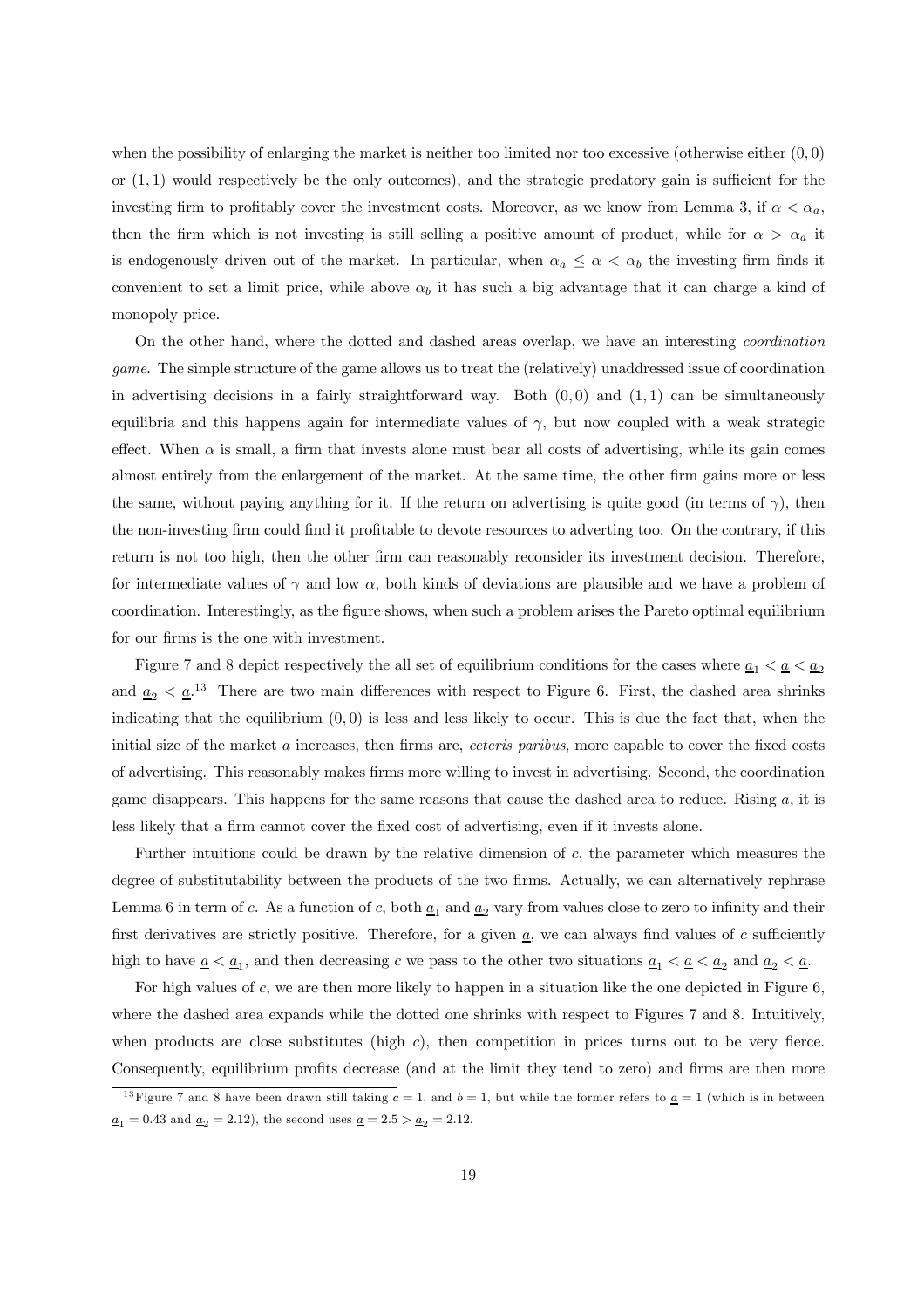

Figure 7 : Analysis of equilibria: Second case



Figure 8 : Analysis of equilibria: Third case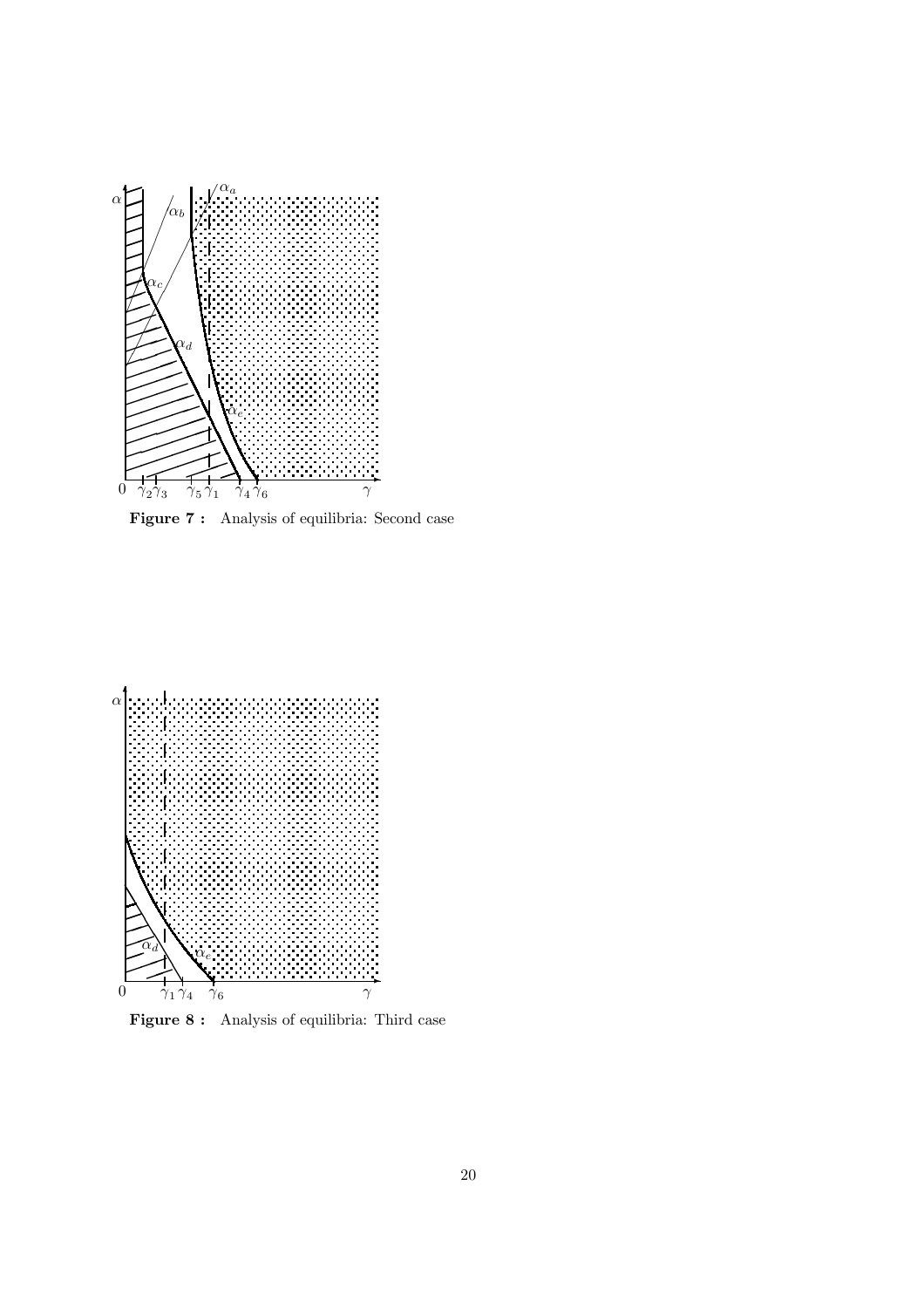reluctant to advertise given that such an activity requires a fixed cost. This behavior is certainly consistent with the findings of Grossman and Shapiro (1984) *inter alia*.

Turning to the asymmetric situation where just one firm advertises, the net effect of a change in c is instead quite ambiguous. Indeed, the impact of the strategic effect on demands, given in equation (2) by  $ca$ , would be stronger, giving a relative advantage to the investing firm. On the other hand, the increase in competition in the goods market lowers profits, dampening the incentive to advertise. Consequently, the size of the white area may either increase or decrease. In our simulations, it actually increases from Figure 8 to 7, while decreasing when moving from 7 to 6. As products become more differentiated, it is not necessarily the case that a firm finds it profitable to invest in advertising if the other does not. Taking into account asymmetric outcomes thus leads to discover this somehow counter-intuitive relation between the equilibrium level of advertising and the degree of product differentiation. A similar ambiguous relation has been highlighted, although in a different framework, by von der Fehr and Stevik (1998).

Finally, coming back to the *coordination game*, we can observe that it arises only for high values of c. In other words, coordination becomes an issue when the degree of interdependence among agents, captured here by price competition, is strong enough. This indeed conforms with intuition, but we can further prove that in such a case investing is the best choice:

**Proposition 3** The coordination game could arise only for low values of  $\underline{a}$  ( $\underline{a} < \underline{a_1}$ ) or, equivalently, when product are highly substitutes (big c). Furthermore, when both  $(0, 0)$  and  $(1, 1)$  are "SPE", then the latter is always Pareto dominant from firms' standpoint.

**Proof.** see Appendix A.4.  $\blacksquare$ 

# 6 Conclusions

In this paper we considered a two-stage duopoly model with differentiated products where firms decide whether to invest in advertising or not and then they compete in prices. We focused on two main effects of advertising: a market enlargement effect and a predatory effect. Particular attention has been paid to the specific role of product differentiation in advertising decisions as well as to the assessment of their Pareto optimality from firms' standpoint.

Depending on the values taken by the parameters, both symmetric and asymmetric equilibria appeared. Among them, two outcomes are of particular interest: a coordination game in which both investing and non-investing are simultaneously equilibria; a chicken game in which only one firm invests in equilibrium with the second one possibly driven (endogenously) out of the market.

The coordination game arises only when products are strongly substitutes, suggesting that coordination matters when the degree of interdependence among agents, captured by price competition, is sufficiently high. Interestingly, when such a problem of coordination appears, the investment strategy leads in our model to the Pareto optimum.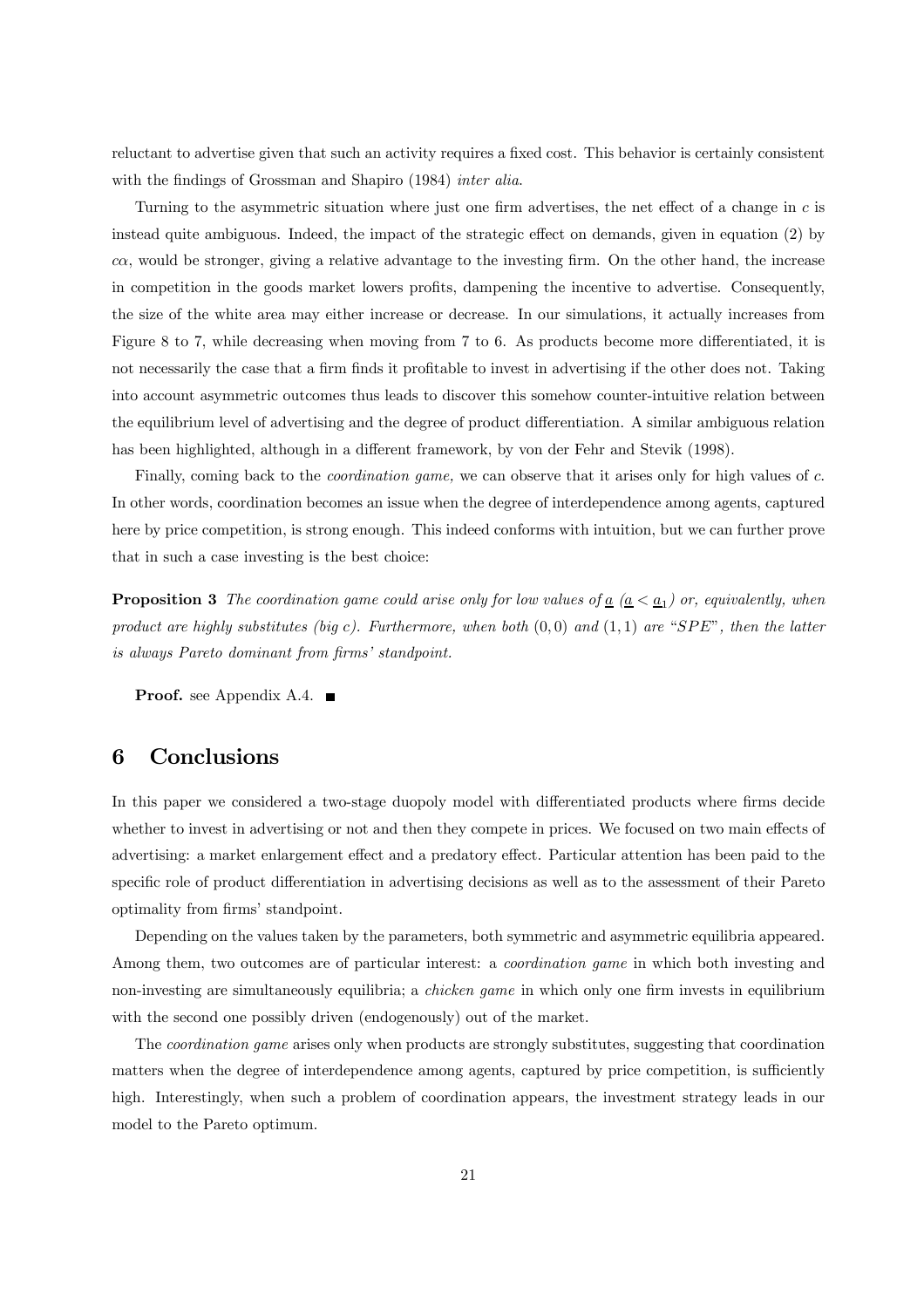Turning to the *chicken game*, we actually found two very interesting results. First, there exists a parameter region that supports a limit pricing behavior by the investor with the rival being endogenously squeezed out of the market. Furthermore, if the predatory advantage for the investing firm is strong enough, then it is able to take the entire market just by setting a kind of monopoly price. Second, in this asymmetric case the impact of product substitutability on the advertising efforts is ambiguous. This result contradicts the common view of a positive relationship between product differentiation and the equilibrium level of advertising and comes from the interplay between two opposite forces at work in the asymmetric equilibrium: the predatory gain that depends negatively on differentiation, and the strength of price competition that is instead relaxed by a decrease in product substitutability.

Starting from a very simple framework, we obtained quite interesting results. However, one of the main limitations of our approach stands in the use of a binary strategy set for investment decisions. Ideally, it would be better to use a more sophisticated relationship between investment in advertising and demand changes. On the other hand, as many other forms of investment, advertising has a strong discrete nature in the sense that it is sometimes more important to decide whether to invest or not rather than the exact amount to be spent on it. Furthermore, our plain structure turns out to be extremely flexible in the sense that it allows us to treat a large number of parameters (without resorting to normalization) and to completely characterize the game. Situations like the coordination game or the chicken game would in fact have been hardly treated in a continuous framework.

The same forces at work in the present paper could also be translated into a dynamic setting. Every firm could in fact be endowed with a stock of advertising that summarizes the effects of past advertising efforts. As a consequence, apart form current advertising, both the enlargement of the market and the consumers' shift from one firm to the other would depend on the stock of accumulated goodwill.

# References

- [1] Amir, R. (2000), R&D Returns, Market Structure, and Research Joint Venture, Journal of Institutional and Theoretical Economics 4, 583-598.
- [2] Bagwell, K. and G. Ramey (1988), Advertising and Limit Pricing, Rand Journal of Economics 19, 59-71.
- [3] Bagwell, K. and G. Ramey (1990), Advertising and Pricing to Deter or Accommodate Entry When Demand is Unknown, International Journal of Industrial Organization 8, 93-113.
- [4] Cellini, R. and L. Lambertini (2002), Advertising with Spillover Effects in a Differential Oligopoly Game with Differentiated Goods, in L.A. Petrosjan and N.A. Zenkevich (eds.), Proceedings of the X International Symposium on Dynamic Games and Applications, International Society of Dynamic Games and St. Petersburg State University, vol. I, 189-96.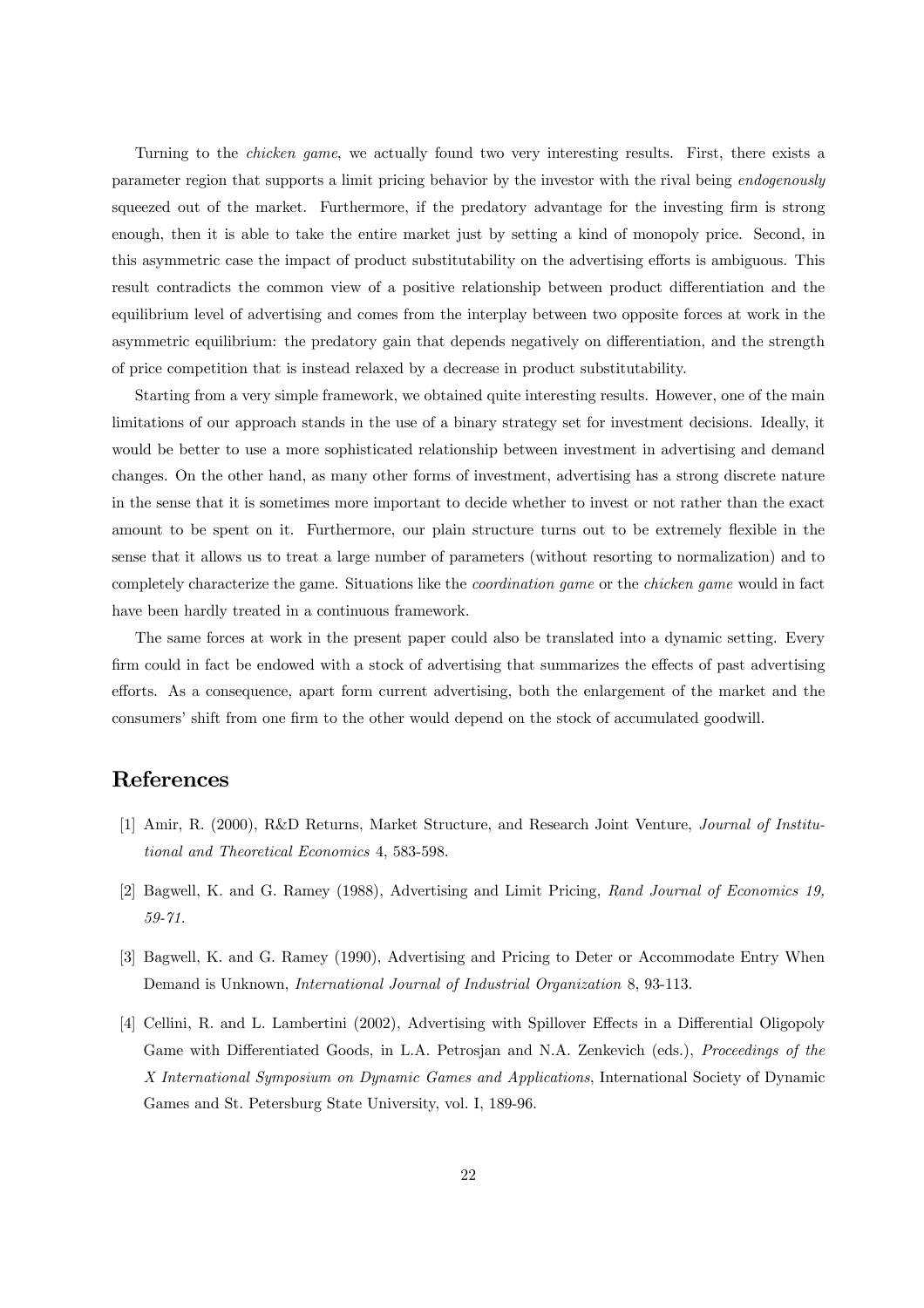- [5] Butters, G. (1977), Equilibrium distribution of prices and advertising, Review of Economic Studies 44, 465-491.
- [6] Demsetz, H. (1979), Accounting for Advertising as a Barrier to Entry, Journal of Business 52, 345-360.
- [7] Dockner, E. J., S. Jørgensen, N. Van Long and G. Sorger (2000), Differential Games in Economics and Management Science, Cambridge, cambridge University Press.
- [8] Friedman, J.W. (1983), Advertising and Oligopolistic Equilibrium, Bell Journal of Economics 14, 464-473.
- [9] Grossman, G. M. and C. Shapiro (1984), Informative advertising with differentiated products, Review of Economic Studies 51, 63-81.
- [10] Ishigaki, H. (2000), Informative advertising and entry deterrence: a Bertrand model, Economics Letters 67, 337-343.
- [11] Jørgensen, S. (1982), A Survey of Some Differential Games in Advertising, Journal of Economic Dynamics and Control 4, 341-369.
- [12] Kaldor, N. (1950), The Economic Aspects of Advertising, Review of Economic Studies 18, 1-27.
- [13] Martin, S. (1993), Advanced Industrial Economics, Oxford, Blackwell.
- [14] Muehling, D., J. Stoltman and S. Grossbart (1990), The Impact of Comparative Advertising on Levels of Message Involvement, Journal of Advertising 19, 41-50.
- [15] Nelson, P. (1974), Advertising as Information, Journal of Political Economy 82, 729-754.
- [16] Piga, C. (1998), A Dynamic Model of Advertising and Product Differentiation, Review of Industrial Organization 13, 509-522.
- [17] Schmalensee, R. (1983), Advertising and entry deterrence: an exploratory model. Journal of Political Economy 91, 636-653.
- [18] Shubik, M., and R. Levitan (1980), Market Structure and Behavior, Harvard University Press, Cambridge, Mass.
- [19] von der Fehr, N.-H. and K. Stevik (1998), Persuasive Advertising and product Differentiation, Southern Economic Journal 65(1), 113-126.
- [20] Wolinsky, A. (1984), Product differentiation with imperfect information, Review of Economic Studies 51, 53-61.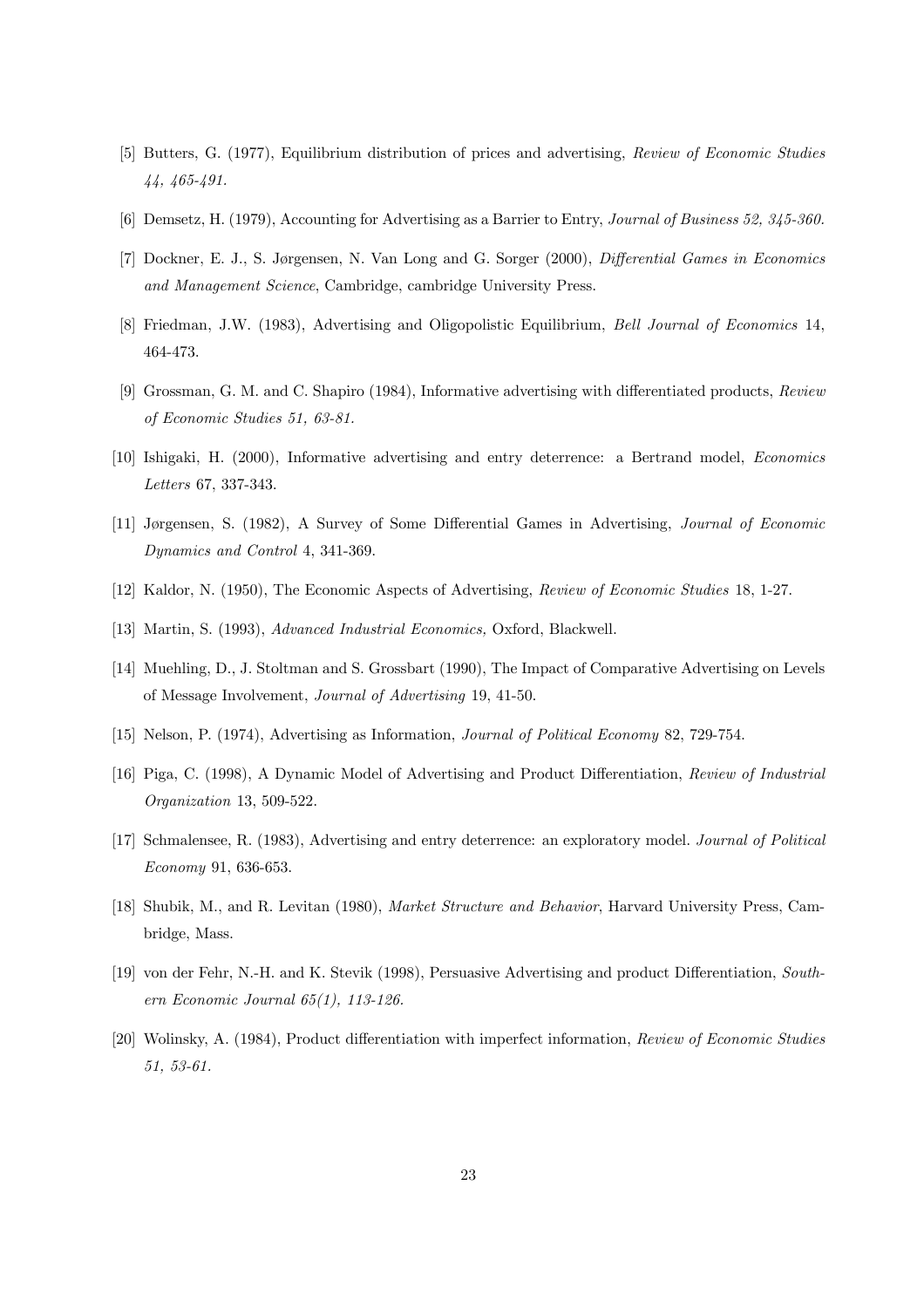# A Appendix

### A.1 The demand structure

Let's start by considering demand functions  $q_i$  and  $q_{-i}$  for our firms as given by equation (1). This analytic formulation is clearly meaningful as long as price strategies are such that the implied  $q_i$  and  $q_{-i}$  are non negative. Our goal here is to show how the demand system (2) can be obtained from equation (1) using continuity arguments. Consider the limit case in which  $p_i$  and  $p_{-i}$  are such that  $q_{-i}$ , as computed from (1), exactly equals zero. Solving the equation  $q_{-i} = a(I_i, I_{-i}) - b p_{-i} + c [p_i - p_{-i} + \alpha_{-i}(I_{-i}) - \alpha_i(I_i)] = 0$ for  $p_{-i}$  and plugging the solution into the equation of  $q_i$  one gets (after rearranging terms):

$$
q_i = 2a(I_i, I_{-i}) - bp_i - b\varphi(p_i)
$$
\n(A1)

which, as we argued, is precisely the demand of firm i when the other firm gets zero sells  $(p_i \leq p_i^l)$ . Equation (A1) is certainly correct for any couple of prices  $p_i$  and  $p_{-i}$  such that  $q_{-i} = 0$  in (1). What remains to prove is that this is true for all prices  $p_i$  and  $p_{-i}$  that leads firm  $-i$  to be out of the market, that is for lower  $p_i$  and greater  $p_{-i}$ .

Consider for example a higher  $p_{-i}$ . Since firm  $-i$  is already out of the market, it cannot certainly hope to ameliorate its position by increasing the price. Demands should thus be invariant to this increases in  $p_{-i}$  and, by continuity,  $q_i$  equals (A1), which is in fact a function of  $p_i$  only. On the other hand, if firm i charges a price lower then before, then firm  $-i$  is again out of the market, and we will actually have  $q_{-i} < 0$ in (1). Following the above reasoning, demand of firm i should not, as long as  $q_{-i}$  computed with (1) is non-positive, depend on  $p_{-i}$ . Everything thus works as if firm  $-i$  was charging a new price  $p_{-i}$  that would make  $q_{-i}$  exactly equal to zero, leading us back to formulation (A1). Finally, since the price  $p_{-i}$  solution to the equation  $q_{-i} = 0$  cannot be negative, we have  $\varphi(p_i) = \max\left\{\frac{a(I_i+I_{-i})+c[a_{-i}(I_{-i})-a_i(I_i)]}{b+c} + \frac{c}{b+c}p_i, 0\right\}$ .

Now let's turn to price responsiveness of our demand system (2). As long as firm  $-i$  is on the market, the appropriate demand curve is  $q_i = a(I_i, I_{-i}) - b p_i + c [p_{-i} - p_i + \alpha_i(I_i) - \alpha_{-i}(I_{-i})]$  and its derivative with respect to  $p_i$  is simply  $-(b+c)$ . If price  $p_i$  now goes below the limit price  $p_i^l$ , then the right demand function is (A1) and its slope can be either  $-\frac{b(b+2c)}{b+c} > -(b+c)$  or, if  $p_i$  is so low to hit the constrain  $\varphi(p_i)=0$ , it amounts to  $-b > -\frac{b(b+2c)}{b+c}$ . As a conclusion, when  $p_i$  decreases demand  $q_i$  becomes less and less sensitive to price changes.

Finally, the limit price  $p_i^l$  is simply the non-negative solution (if it exist) to the equation  $q_{-i}$  =  $a(I_i, I_{-i}) - bp_{-i} + c[p_i - p_{-i} + \alpha_{-i}(I_{-i}) - \alpha_i(I_i)] = 0$  with respect to  $p_i$ . This solution to turns out to be:

$$
p_i^l = \alpha_i(I_i) - \alpha_{-i}(I_{-i}) + \frac{-a(I_i, I_{-i}) + (b + c)p_{-i}}{c},
$$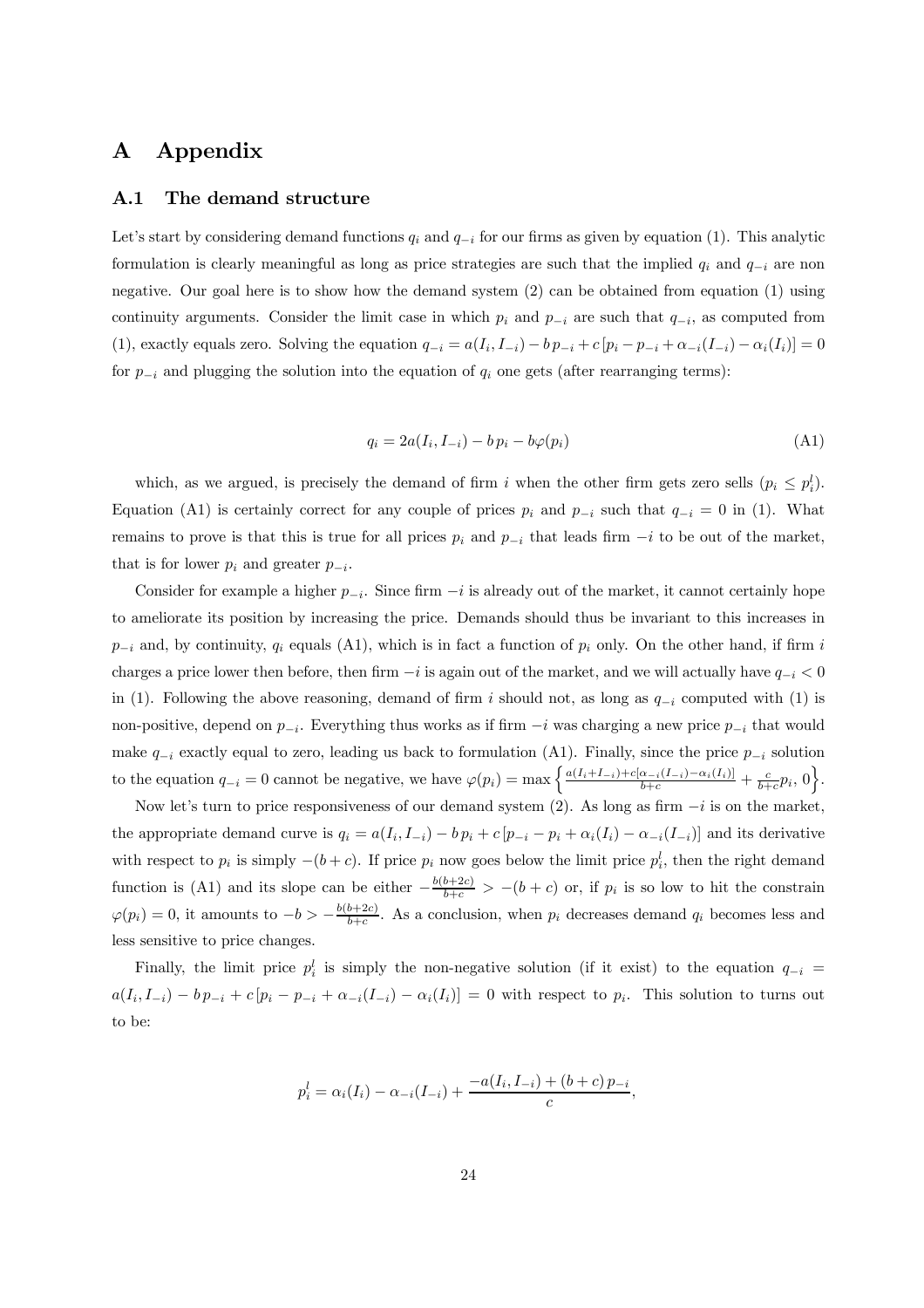which depends on  $p_{-i}$  (as expected), and can possibly be negative meaning that a limit price does not exist.

## A.2 Proof of Proposition 1

The necessary and sufficient condition for  $(0, 0)$  to be an equilibrium is that none of the two firms has an incentive to advertise alone. The profit accruing to our firms in case of no investments  $(I_1 = I_2 = 0)$  is simply equal to  $\pi_1^A = \pi_2^A = \frac{a^2(b+c)}{(2b+c)^2} > 0$ . By symmetry, we can consider indifferently the deviation of one of the two firms. Suppose that firm 1 deviates  $(I_1 = 1)$  and invests in advertising; its equilibrium profits in the second stage price game is then that of case B. As we have seen, although this payoff is (for each and every given value of the parameters) unique, its analytic expression changes in the parameters space and we actually have three cases. When  $\alpha < \alpha_a$ , profits of firm 1 are given by  $\pi_{1Ac}^B$ , while for  $\alpha_a \le \alpha < \alpha_b$ we have that firm 1 gets  $\pi_{1Dt}^B$ . Finally, for  $\alpha \ge \alpha_b$ , firm 1 receives  $\pi_{1Mp}^B$ . For each of the three cases, we should thus compare the payoff that firm 1 gets when invests with the one that it gets without undertaking advertising. As long as the latter is greater or equal to the former,  $(0,0)$  will be a "SPE" of the reduced form of the game.

We begin with the case where  $\alpha \ge \alpha_b$ . Here, we need to compare  $\pi_1^A = \frac{a^2(b+c)}{(2b+c)^2}$  with  $\pi_{1Mp}^B = \frac{(a+\gamma)^2}{b} - 1$ and, as long as  $\pi_1^A \ge \pi_{1Mp}^B$ , (0,0) will be an equilibrium. The equation  $\pi_{1Mp}^B - \pi_1^A = 0$  is a convex parabola in  $\gamma$  with a negative (uninteresting) real root and a possibly positive real root  $\gamma_2 = \frac{\sqrt{b} + \sqrt{a^2(b+c) + (2b+c)^2}}{2b+c}$  $\frac{a+b+c+(2b+c)}{2b+c} - \underline{a}.$ Therefore, since  $\gamma \in (0,\infty)$ , the necessary and sufficient condition we need is simply  $\gamma \leq \gamma_2$ . Clearly, if  $\gamma_2$ turns out to be negative, there is no acceptable value of  $\gamma$  that makes (0,0) an equilibrium in such a case  $(\alpha \geq \alpha_b).$ 

The second situation is characterized by  $\alpha_a \leq \alpha < \alpha_b$ . Now, the relevant profit to compare with  $\pi_1^A$ is given by  $\pi_{1Dt}^B = \frac{(\alpha c - \gamma - \underline{a})[2c(\underline{a} + \gamma) - b(\alpha c - \gamma - \underline{a})]}{c^2} - 1$ . Contrary to before, the equilibrium payoff  $\pi_{1Dt}^B$  now depends on  $\alpha$ , reflecting the fact that firm 1 is not in the condition to be a "real" monopolist anymore. In fact, it is now convenient to charge the highest possible limit price, and so firm 1 is still sensitive to the extent of the "strategic effect"  $\alpha$ . The equation  $\pi_{1Dt}^B - \pi_1^A = 0$  is a concave parabola in  $\alpha$  with two (possibly complex conjugate) roots. Now, since we have a concave parabola, if the two roots are actually complex conjugate we have that  $(0,0)$  is an equilibrium because  $\pi_{1Dt}^B - \pi_1^A < 0$  for any  $\alpha$ . After tedious calculations, it turns out that this happens iff  $\gamma < \gamma_2$ . On the other hand, if  $\gamma \ge \gamma_2$  then the two roots are real, and in particular they both coincide with  $\alpha_b$  for  $\gamma = \gamma_2$  (consistently with the findings of the previously analyzed case where  $\alpha \geq \alpha_b$ ). As we deal here with a concave parabola, we are interested in external solutions of our equation  $\pi_{1Dt}^B - \pi_1^A = 0$  that have to be compatible with the interval of analysis  $(\alpha_a \leq \alpha < \alpha_b)$ . Since the difference between one of these root and  $\alpha_b$  is increasing in  $\gamma$  (as revealed by the sign of the first derivative) we can neglect it because, whenever this root is a real number ( $\gamma \geq \gamma_2$ ), it is greater or equal to  $\alpha_b$  and so it lays out of the interval we are analyzing. The other (smaller) root  $\alpha_c = \frac{\frac{(b+c)(a+\gamma)}{c} - \sqrt{a^2(3b^2+3bc+c^2)+2a(2b+c)^2\gamma-(2b+c)^2(b-\gamma^2)}}{b}$  is decreasing in  $\gamma$  instead (with respect to  $\alpha_b$ ) and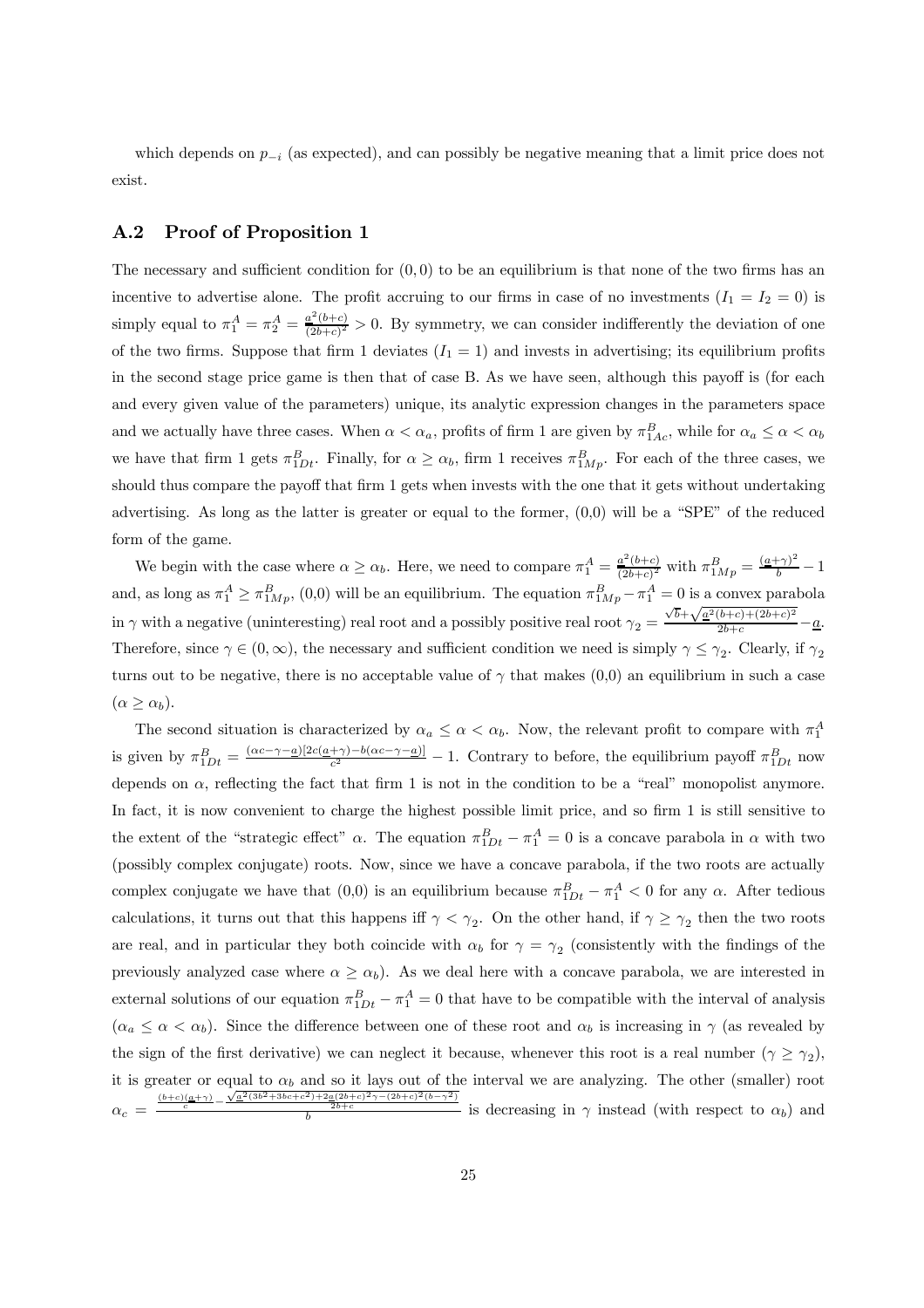reaches  $\alpha_a$  for  $\gamma = \gamma_3 =$  $\sqrt{\underline{a}^2(b+c)+(2b+c)^2}$  $\frac{(-e^{i\pi/2}+e^{i\pi/2})}{2\sqrt{b+c}} - \underline{a} > \gamma_2$ . Consequently, if  $\gamma \geq \gamma_2$ , the condition  $\pi_{1Dt}^B - \pi_1^A \leq 0$ is equivalent to  $\alpha \leq \alpha_c$ .

Finally, we have the third scenario characterized by  $0 < \alpha < \alpha_a$ . Here we have to compare the usual  $\pi_1^A$  with  $\pi_{1Ac}^B$ , whose analytic expression is given by equation (6). The profit difference  $\pi_{1Ac}^B - \pi_1^A = 0$  is now a convex parabola in  $\alpha$  with a negative (uninteresting) real root and a (possibly) positive real one, that is always greater than the other, given by  $\alpha_d = \frac{(2b+3c)\left[\sqrt{b+c}\sqrt{a^2(b+c)+(2b+c)^2}-(b+c)(a+r)\right]}{c(b+c)(2b+c)}$  $\frac{c(b+c)(2b+c)}{c(b+c)(2b+c)}$ . Equilibrium involves here those internal solutions that are compatible with the interval of analysis  $(0 < \alpha < \alpha_a)$ . It is easy to check that  $\alpha_d$  is a decreasing function of  $\gamma$  and that  $\alpha_d = \alpha_a$  when  $\gamma = \gamma_3$ . Consequently, when  $\gamma \leq \gamma_3$ , all  $\alpha \in (0, \alpha_a)$  are solutions to the inequality  $\pi_{1Ac}^B - \pi_1^A \leq 0$  and so  $(0,0)$  is certainly an equilibrium. On the other hand, when  $\gamma > \gamma_3$ , then  $\alpha_d < \alpha_a$  and we need  $\alpha \leq \alpha_d$  for a deviation to be unprofitable. Furthermore, since  $\alpha_d = 0$  when  $\gamma$  equals  $\gamma_4 =$  $\sqrt{\underline{a}^2(b+c)+(2b+c)^2}$  $\frac{\sqrt{b+c}}{\sqrt{b+c}}$  –  $\underline{a} > \gamma_3$ , we have that  $(0,0)$  cannot be an equilibrium for  $\gamma \ge \gamma_4$  because no positive internal solution  $\alpha$  exists for our equation  $\pi_{1Ac}^B - \pi_1^A = 0$ .

### A.3 Proof of Proposition 2

As before, the necessary and sufficient condition for  $(1,1)$  to be an equilibrium requires that each firm takes no advantage in reconsidering its investment decision. Whenever both firms invest in advertising  $(I_1 = I_2 = 1)$ , profits are simply equal to  $\pi_1^C = \pi_2^C = \frac{(b+c)(2a+3\gamma)^2}{4(2b+c)^2} - 1$  and they are non-negative iff  $\gamma \geq \gamma_5 = \frac{2}{3}$  $\left(\frac{2b+c}{\sqrt{b+c}}-\underline{a}\right)$ . By symmetry, one knows that it is indifferent to consider the deviation of one of the two firms. Imagine that firm 2 deviates  $(I_2 = 0)$ , then its equilibrium profits in the second stage price game is that of case B. As we have seen, although this payoff is unique, its analytic expression changes in the parameters space. However, here we just have two scenarios. When  $0 < \alpha < \alpha_a$ , profits of firm 2 are given by  $\pi_2^B = \pi_{2Ac}^B = \frac{(b+c)[(a+\gamma)(2b+3c)-c\alpha(2b+c)]^2}{(2b+c)^2(2b+3c)^2}$  while, for both  $\alpha_a \leq \alpha < \alpha_b$  and  $\alpha \geq \alpha_b$ , firm 2 gets zero profits and so these two cases collapse in the interval  $\alpha > \alpha_a$ .

Let us begin with the last case, where  $\alpha \ge \alpha_a$ . Here, we just need to compare  $\pi_2^C$  with  $\pi_2^B = 0$ , and so the equilibrium condition  $\pi_2^C \ge \pi_2^B$  only amounts to require that  $\pi_2^C$  is non-negative, i.e. that  $\gamma \ge \gamma_5$ .

The other case  $(0 < \alpha < \alpha_a)$  turns out to be more cumbersome. Relevant profits are given by  $\pi_{2Ac}^B$ (which is now a strictly positive number) and  $\pi_2^C$ . The equation  $\pi_{2Ac}^B - \pi_2^C = 0$  is a convex parabola in  $\alpha$  with two (possibly complex conjugate) roots. Now, since we have a convex parabola, if the two roots are actually complex conjugate we have that  $(1,1)$  is never an equilibrium because  $\pi_{2Ac}^B - \pi_2^C > 0$  for any α. After tedious calculations, it turns out that this happens iff  $\gamma < \gamma_5$ . On the other hand, if  $\gamma \ge \gamma_5$ then the two roots are real, and in particular they both coincide with  $\alpha_a$  for  $\gamma = \gamma_5$  (consistently with the findings of the previously analyzed case where  $\alpha \geq \alpha_a$ ). As we deal here with a convex parabola, we are interested in internal solutions of our equation  $\pi_{2Ac}^B - \pi_2^C = 0$  which are compatible with the interval of analysis  $(0 < \alpha < \alpha_a)$ . As long as  $\gamma \geq \gamma_5$ , a close inspection at the first derivative (with respect  $γ$ ) of the difference between one of these root and  $α<sub>a</sub>$  reveals that this derivative is positive, so that we can forget about it. This in fact means that, whenever this root is a real number  $(\gamma \ge \gamma_5)$ , it is greater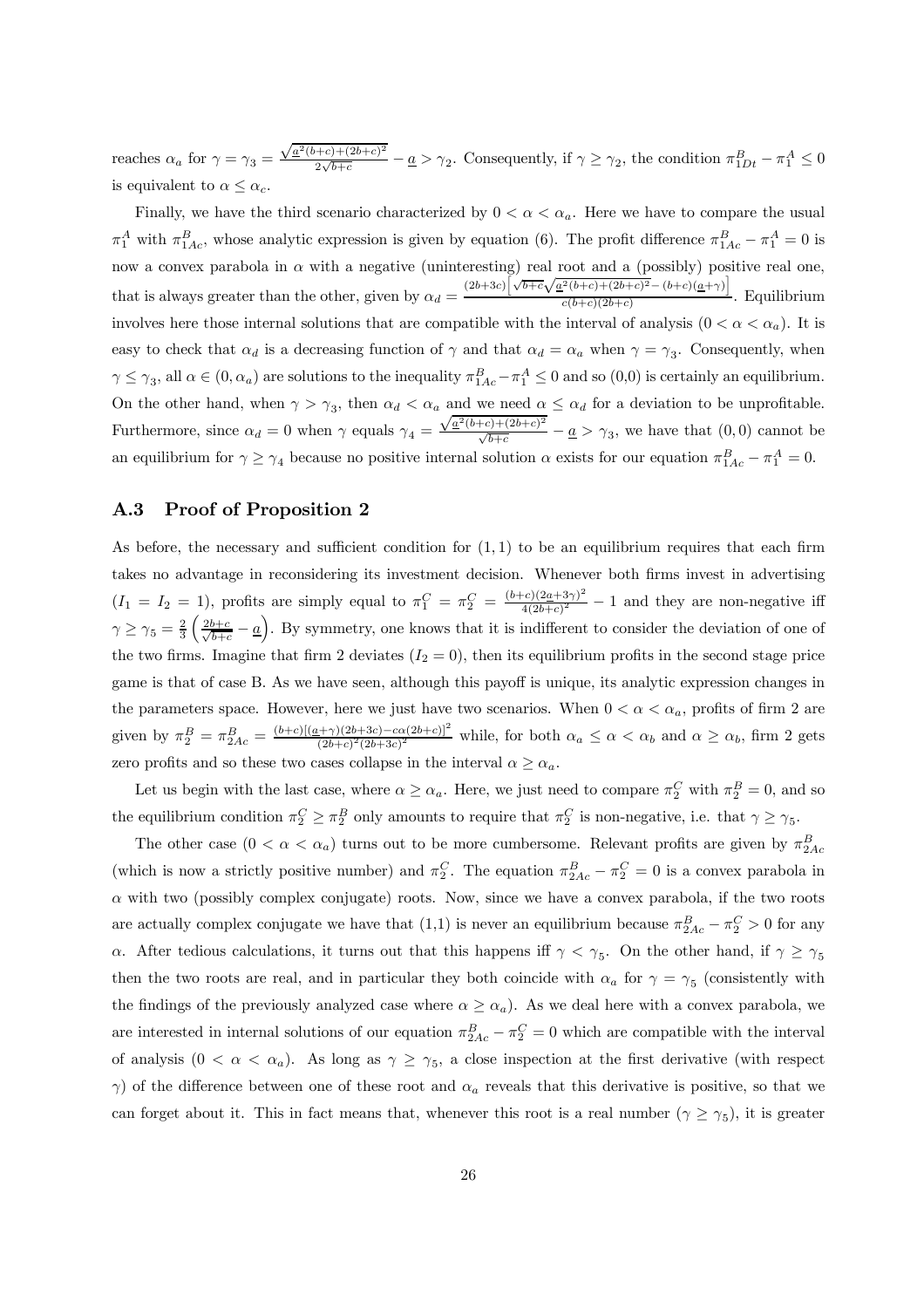or equal to  $\alpha_a$  and so out of the interval we are analyzing. Concerning the other (smaller) root,  $\alpha_e$  =  $\frac{c^2}{2c(b+c)(2b+c)(2b+3c)(a+v)-\sqrt{c^2(b+c)(2b+c)^2(2b+3c)^2[4a^2(b+c)-4(2b+c)^2+12a(b+c)\gamma+9(b+c)\gamma^2]}}$ , the quantity  $\alpha_e - \alpha_a$  is on the contrary decreasing in  $\gamma$  and in particular  $\alpha_e$  reaches 0 for  $\gamma = \gamma_6 = \frac{2}{5}$  $\int \sqrt{\underline{a}^2(b+c)+5(2b+c)^2}$  $\frac{(-c)+3(2b+c)}{\sqrt{b+c}}$  – <u>a</u>  $\setminus$  $>\gamma_5$ . Consequently, the equilibrium condition  $\pi_{2Ac}^B - \pi_2^C \leq 0$  is satisfied by the (internal) solution  $\alpha \geq \alpha_e$ . In particular, when  $\gamma \ge \gamma_6$ , then  $(1, 1)$  is always an equilibrium because no positive internal solution  $\alpha$  exists for our equation  $\pi_{2Ac}^B - \pi_2^C = 0$ .

### A.4 Proof of Proposition 3

Let us consider the situation in which  $\underline{a} < \underline{a}_1$ , that yields the ranking  $0 < \gamma_2 < \gamma_3 < \gamma_5 < \gamma_1 <$  $\gamma_6 < \gamma_4$ . Starting from the interval  $0 < \gamma < \gamma_5$ , we know from Proposition 2 that  $(1,1)$  will never be a "SPE". We rule out this situation given that we look for intervals where both  $(0, 0)$  and  $(1, 1)$  hold simultaneously as equilibria of the game. Let us take the interval  $\gamma_5 < \gamma < \gamma_4$ ; in this case  $(0,0)$  is a "SPE" (Proposition 1) if  $\alpha \leq \alpha_d$ , while  $(1,1)$  requires  $\alpha \geq \alpha_e$ . From Appendix A.2 we know that both  $\alpha_d$  and  $\alpha_e$  are decreasing functions of  $\gamma$ . We also know that  $\alpha_d$  starts from  $\gamma = \gamma_3$  and reaches 0 in  $\gamma = \gamma_4$ , while  $\alpha_e$  starts from  $\gamma = \gamma_5$  and reaches 0 in  $\gamma = \gamma_6$ . Given the above ranking of  $\gamma$ , it is then obvious that the two curves will cross. It is in fact possible to demonstrate that the two curves meet twice. However, one of these two roots can be neglected because it would require negative values for the parameter  $\alpha$ . In the admissable region of parameters, thus,  $\alpha_d$  meets  $\alpha_e$  just once in  $\gamma_7$  =  $8(b+c)\sqrt{\underline{a}^2(b+c)+(2b+c)^2}-10\underline{a}(b+c)^{3/2}-2\sqrt{(b+c)^2\Big[13\underline{a}^2(b+c)+2(2b+c)^2-12\underline{a}\sqrt{b+c}\sqrt{\underline{a}^2(b+c)+(2b+c)^2}\Big]}$  $\frac{1}{7(b+c)^{3/2}}$ . Furthermore, it is possible to rank also this last threshold value of  $\gamma$  and we find that  $\gamma_1 < \gamma_7 < \gamma_6$ . Hence,  $\alpha_e > \alpha_d$  for  $\gamma_5 < \gamma < \gamma_7$  and  $\alpha_e < \alpha_d$  for  $\gamma_7 < \gamma < \gamma_4$ , as we can also see in Figure 6. It follows as a consequence that a coordination game appears in the region of parameters where both  $\gamma_7 < \gamma < \gamma_4$  and  $\alpha_e < \alpha < \alpha_d$ . In the remaining interval considered,  $\gamma_4 < \gamma$ , only (1, 1) can be a "SPE" given that we know from Proposition 6 that (0,0) is never an equilibrium of the game.

To complete our demonstration we only need to prove that the coordination game does not emerge when we consider higher values of  $\underline{a}$ , i.e  $\underline{a}_1 < \underline{a}$ . Let us first examine the case where  $\underline{a}_1 < \underline{a} < \underline{a}_2$ . The main variation with respect to the previous case is that  $\gamma_4 < \gamma_6$ . In the two 'lateral' intervals  $0 < \gamma < \gamma_5$  and  $\gamma_4 < \gamma$ , as before, a coordination game will never arise. Furthermore, when we consider the 'intermediate' interval  $\gamma_5 < \gamma < \gamma_4$ , we do not find anymore, at least in the admissable region of parameters, the cross between  $\alpha_d$  and  $\alpha_e$ . This is obvious given that  $\gamma_4$  and  $\gamma_6$  are inversely positioned with respect to the previous situation. Here, when the two curves exist,  $\alpha_e > \alpha_d$  for every given value of  $\gamma$ , as we can see in Figure 7. It is not possible then to find a region where  $\alpha > \alpha_e$  and  $\alpha < \alpha_d$  and, in turn, to sustain at the same time  $(0,0)$  and  $(1,1)$  as "SPE". The same reasoning applies to the interval in which  $\underline{a}_2 < \underline{a}$ , with the only difference that  $\alpha_d$  and  $\alpha_e$  are only partly represented given that they start for negative values of  $\gamma$ , as one can find in Figure 8.

We have then proved the first part of Proposition 3, showing that a coordination game only appears